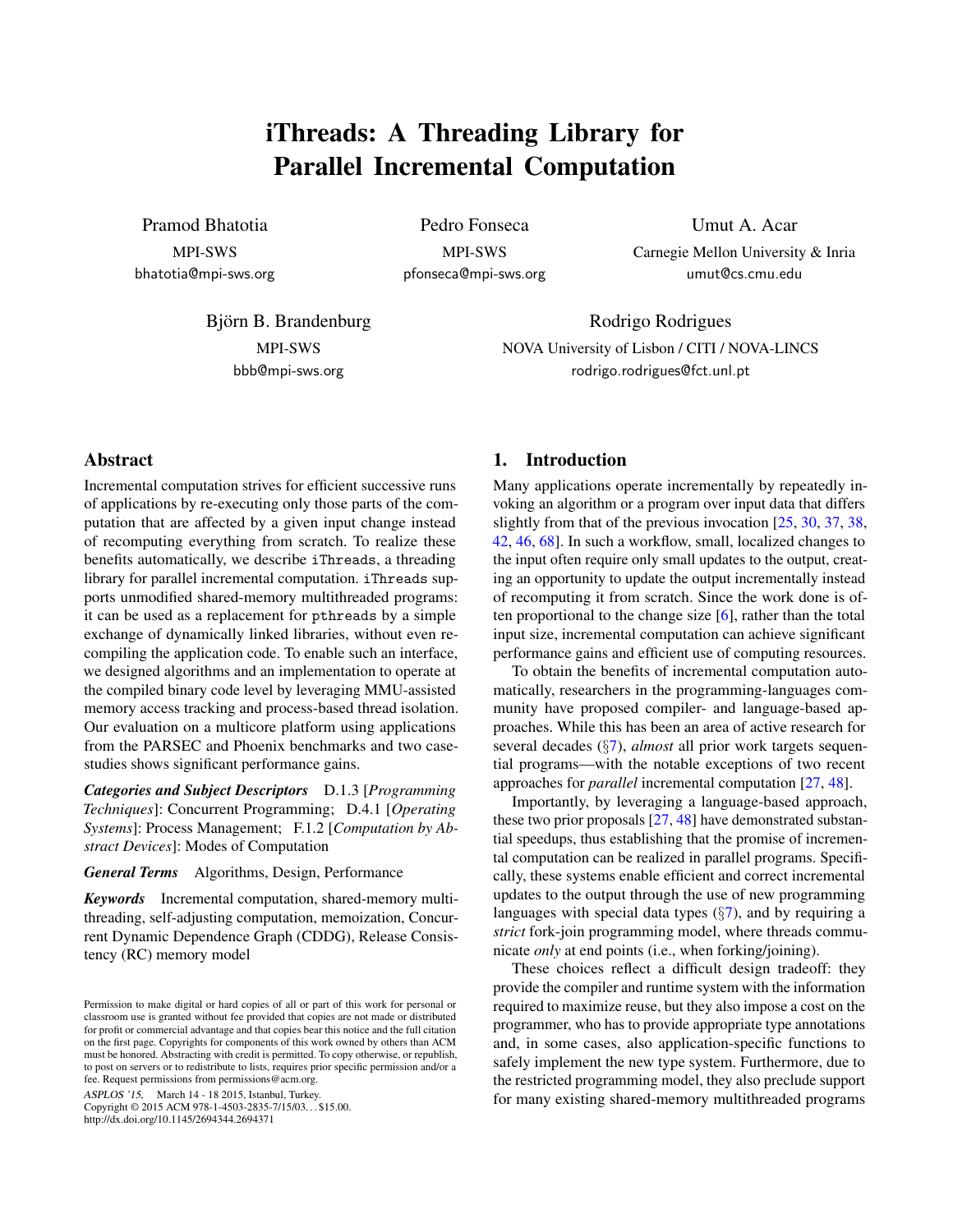| \$ LD_PRELOAD=iThreads.so                                                | $\mathcal{N}$ preload iThreads |
|--------------------------------------------------------------------------|--------------------------------|
| \$./ <program_executable> <input-file></input-file></program_executable> | // initial run                 |
| \$ emacs <input-file></input-file>                                       | // input modified              |
| \$ echo " <off> <len>" &gt;&gt; changes.txt</len></off>                  | // specify changes             |
| \$./ <program_executable> <input-file></input-file></program_executable> | // incremental run             |

<span id="page-1-0"></span>Figure 1. How to run an executable using iThreads

and synchronization primitives (such as *R/W locks, mutexes, semaphores, barriers*, and *conditional wait/signal*).

In this paper, we instead target increased generality, and to this end propose an OS-based approach to parallel incremental computation. More specifically, we present iThreads, a threading library for parallel incremental computation, which achieves the following goals.

- Practicality: iThreads supports the shared-memory multi-threaded programming model with the full range of synchronization primitives in the POSIX API.
- Transparency: iThreads supports unmodified programs (e.g., C/C++) without requiring the use of a new language with special data types.
- Efficiency: iThreads achieves efficiency, without limiting the available application parallelism, as its underlying algorithms are parallel as well.

The iThreads library is easy to use (see Figure [1](#page-1-0) for the workflow): the user just needs to preload iThreads to replace pthreads by using the environment variable LD PRELOAD. The dynamically linkable shared library interface allows existing executables to benefit from iThreads.

For the first run of a program (or the *initial run*), iThreads computes the output from scratch and records an execution trace. All subsequent runs for the program are *incremental runs*. For an incremental run, the user modifies the input and specifies the changes; e.g., assuming that the program reads the input from a file, the user specifies the offset and len for the changed parts of the file. Thereafter, iThreads incrementally updates the output based on the specified input changes and the recorded trace from the previous run.

Our approach relies on recording the data and control dependencies in a computation during the initial run by constructing a *Concurrent Dynamic Dependence Graph (CDDG)*. The CDDG tracks the input data to a program, all subcomputations (a *sub-computation* is a unit of the computation that is either reused or recomputed), the data flow between them, and the final output. For the incremental run, a (parallel) *change propagation* algorithm updates the output and the CDDG by identifying sub-computations that are affected by the changes and recomputing only those sub-computations.

We make the following main contributions:

• We present parallel algorithms for incremental multithreading  $(\S 4)$  $(\S 4)$ .



<span id="page-1-1"></span>

- We present an implementation of the algorithms encapsulated in a dynamically linkable shared library built using Dthreads  $[63]$ , which we call iThreads  $(\S5)$  $(\S5)$ .
- We empirically demonstrate the effectiveness of iThreads by applying it to applications taken from the PARSEC [\[24\]](#page-12-4) & Phoenix [\[74\]](#page-14-2) benchmark suites and case studies  $(\S6)$  $(\S6)$ .

Our experience with iThreads shows that significant performance gains (time savings) and efficient resource utilization (work savings) can be achieved in many parallel applications without requiring any effort from the programmer.

# 2. Design Overview

We base our design on POSIX threads, or pthreads, a widely used threading library for shared-memory multithreading with a rich set of synchronization primitives.

## 2.1 The Basic Approach

Our design adapts the principles of self-adjusting computation [\[6\]](#page-12-2) for shared-memory multithreading, and also makes use of techniques from record-replay systems employed for reliable multithreading  $(\S7)$  $(\S7)$ . At a high level, the basic approach proceeds in the following three steps:

- 1. Divide a computation into a set of sub-computations N.
- 2. During the initial run, record an execution trace to construct a Concurrent Dynamic Dependence Graph (or CDDG). The CDDG captures a partial order  $O = (N, \rightarrow)$ among sub-computations with the following property: given a sub-computation n (where  $n \in N$ ) and the subset of sub-computations M that precede it according to  $\rightarrow$ , i.e.,  $M = \{M \subset N \mid \forall m \in M, m \rightarrow n\}$ , if the inputs to all  $m \in M$  are unchanged and the incremental run follows the partial order  $\rightarrow$ , then *n*'s input is also unchanged and we can reuse  $n$ 's memoized effect without recomputing  $n$ .
- 3. During the incremental run, propagate the changes through the CDDG. That is, the incremental run follows an order that is consistent with the recorded partial order  $\rightarrow$ , reusing sub-computations whose input is unchanged and re-computing those whose input has changed.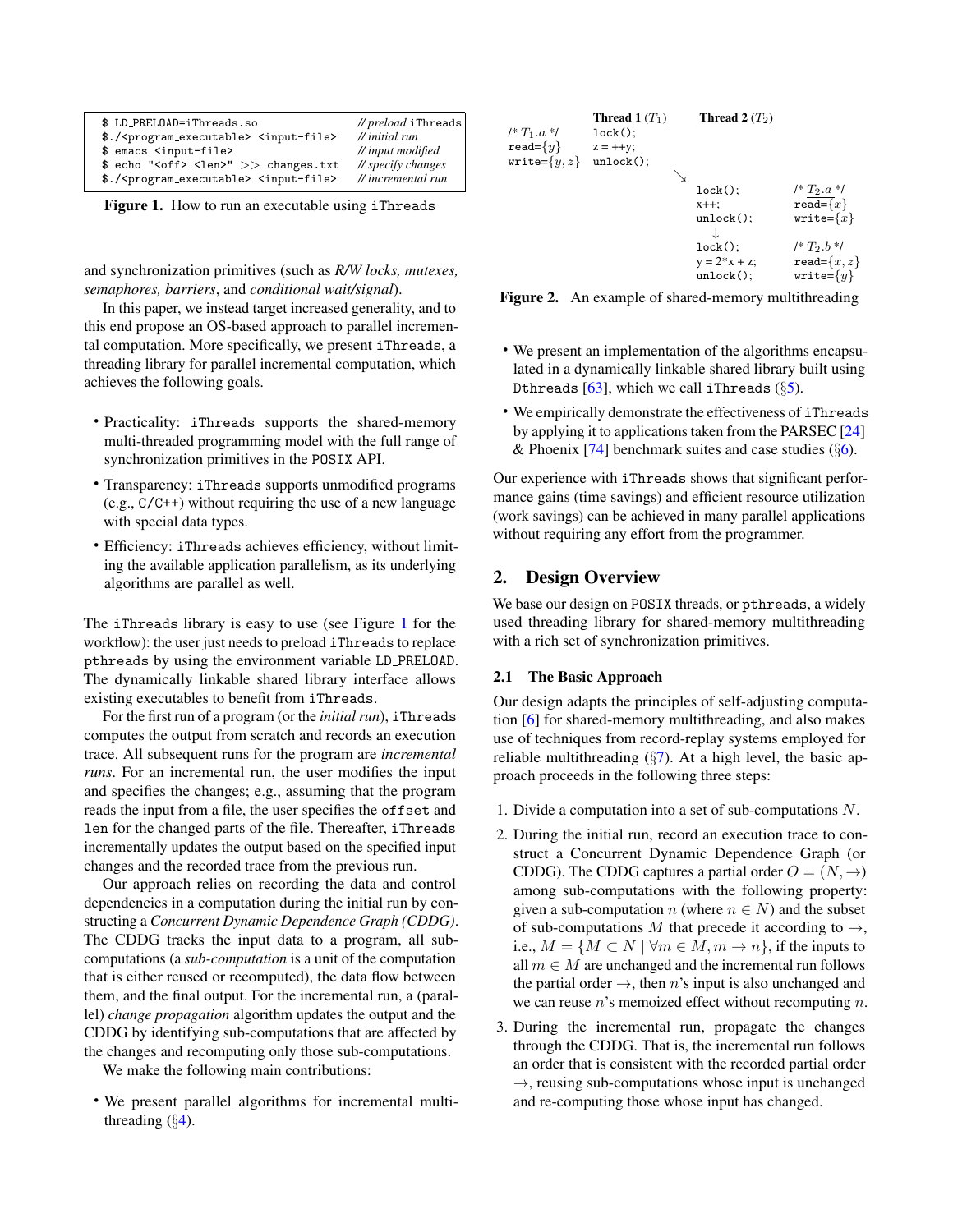|                  |              |                                                            | Sub-computations      |                |  |
|------------------|--------------|------------------------------------------------------------|-----------------------|----------------|--|
|                  | Case   Input | <b>Thread schedule</b>                                     | <b>Reused</b>         | Recomputed     |  |
|                  |              | $x, y^*, z \mid T_1.a \rightarrow T_2.a \rightarrow T_2.b$ | $T_2.a$               | $T_1.a. T_2.b$ |  |
| $\boldsymbol{B}$ | x, y, z      | $(T_2.a \rightarrow T_2.b \rightarrow T_1.a)^*$            | $T_2.a$               | $T_1.a. T_2.b$ |  |
|                  | x, y, z      | $T_1.a \rightarrow T_2.a \rightarrow T_2.b$                | $T_1.a, T_1.b, T_2.a$ |                |  |

<span id="page-2-1"></span>Figure 3. For the incremental run, some cases with changed input or thread schedule (changes are marked with \*)

## 2.2 Example

We next use a simple example, shown in Figure [2,](#page-1-1) to explain how our basic approach works. The example considers a multi-threaded execution with two threads  $(T_1 \& T_2)$  modifying three shared variables  $(x, y, \& z)$  using a lock.

Step #1: Identifying sub-computations. We divide a thread execution into sub-computations at the boundaries of lock() / unlock(). (We explain this design choice in  $\S$ [3.](#page-2-0)) We identify these sub-computations as  $T_1.a$  for thread  $T_1$ , and  $T_2.a \& T_2.b$  for thread  $T_2$ . For the initial run, let us assume that thread  $T_2$  acquired the lock after the execution of subcomputation  $T_1.a$ . This resulted in the following thread schedule for sub-computations:  $T_1.a \rightarrow T_2.a \rightarrow T_2.b$ .

Step #2: Construct the CDDG. To understand the dependencies that need to be recorded to build the CDDG, we consider incremental runs with changes either in the input data or the thread schedule (shown in Figure [3\)](#page-2-1).

We first consider the case of change in the input data. An important function of the CDDG is to propagate the changes through the graph by determining whether a sub-computation is transitively affected by the input change. For example consider **case**  $A$  in Figure [3,](#page-2-1) when the value of variable  $y$  is changed—in this case, we need to recompute  $T_1.a$  because it reads the modified value of y. In contrast, we can still reuse  $T_2.a$  because it is independent of y and also not affected by the writes made by  $T_1.a$ . However, we need to recompute  $T_2.b$  even though it does not directly depend on y, since it is still transitively affected (via modified  $z$ ) by the writes made by  $T_1.a$ . Therefore, the CDDG needs to record *data dependencies* (meaning which sub-computations modify a value that is read by another sub-computation) to determine whether a sub-computation can be reused or if it has to be recomputed.

We next consider the case of a change in the thread schedule. In general, multi-threaded programs are nondeterministic because the OS scheduler is free to interleave sub-computations in different ways. As a result, a problem can arise if the initial and the incremental runs follow different schedules. This might alter the shared state, and therefore cause unnecessary re-computations even without any input changes. For example consider case *B* in Figure [3:](#page-2-1) if thread  $T_1$  acquires the lock after the execution of  $T_2.b$  (i.e., a changed thread schedule of  $T_2.a \to T_2.b \to T_1.a$ ) then subcomputations  $T_1.a$  and  $T_2.b$  need to be recomputed because of the changed value of  $y$ . Therefore, (and as observed by prior work on reliable multithreading  $(\frac{6}{3})$  the partial order

<span id="page-2-2"></span>Algorithm 1: Basic algorithm for the incremental run

| dirty-set $\leftarrow \{\text{changed input}\};$<br>executeThread(t) |
|----------------------------------------------------------------------|
| <b>forall</b> sub-computations in thread t <b>do</b>                 |
| // Check a sub-computation's validity in happens-before order        |
| if (read-set $\cap$ dirty-set) then                                  |
| - recompute the sub-computation                                      |
| - add the write-set to the dirty-set                                 |
| else                                                                 |
| - skip execution of the sub-computation                              |
| - write memoized value of the write-set to address space             |
| end                                                                  |
|                                                                      |

captured by the CDDG  $(\rightarrow)$  is a *happens-before* order among synchronization events, which ensures that, given unchanged input and that all threads acquire locks in the same order as dictated by  $\rightarrow$ , all sub-computations remain unchanged, as shown in **case**  $C$  in Figure [3.](#page-2-1) We explain how to build this partial order in §[4.](#page-3-0)

Step #3: Change propagation. The previous observations allow us to reach a refined explanation of our basic algorithm (see Algorithm [1\)](#page-2-2). The starting point is the CDDG that records the happens-before order  $(\rightarrow)$  between subcomputations, according to the synchronization events. Furthermore, data dependencies are recorded implicitly in the CDDG by recording the read and write sets: if we know what data is read and written by each sub-computation, we can determine whether a data dependency exists, i.e., if a subcomputation is reading data that was modified by another sub-computation. Therefore, the incremental run visits subcomputations in an order that is compatible with  $\rightarrow$ , and, for each sub-computation, uses the read and write sets to determine whether part of its input was modified during the incremental run. If the read-set is modified then the subcomputation is re-computed, otherwise we skip the execution of the sub-computation, and directly write the memoized value of the write-set to the address space.

## <span id="page-2-0"></span>3. System Model

Memory consistency model. As we explained in the previous section, the CDDG implicitly records read-after-write data dependencies between sub-computations using the read and write sets. The efficiency of the mechanism that records these dependencies is related to the memory model we use, and consequently on the granularity of sub-computations. As a design choice, our approach relies on the use of the Release Consistency [\[44\]](#page-13-5) (RC) memory model. To understand this design choice, consider a possible option of using a strict memory model such as Sequential Consistency [\[58\]](#page-14-3) (SC). Under the SC model, one would have to define the regions of code bounded by shared-memory accesses as the granularity of sub-computations. This is because any write made by a thread can potentially affect the execution of another thread since it may read the same memory location. Intercepting this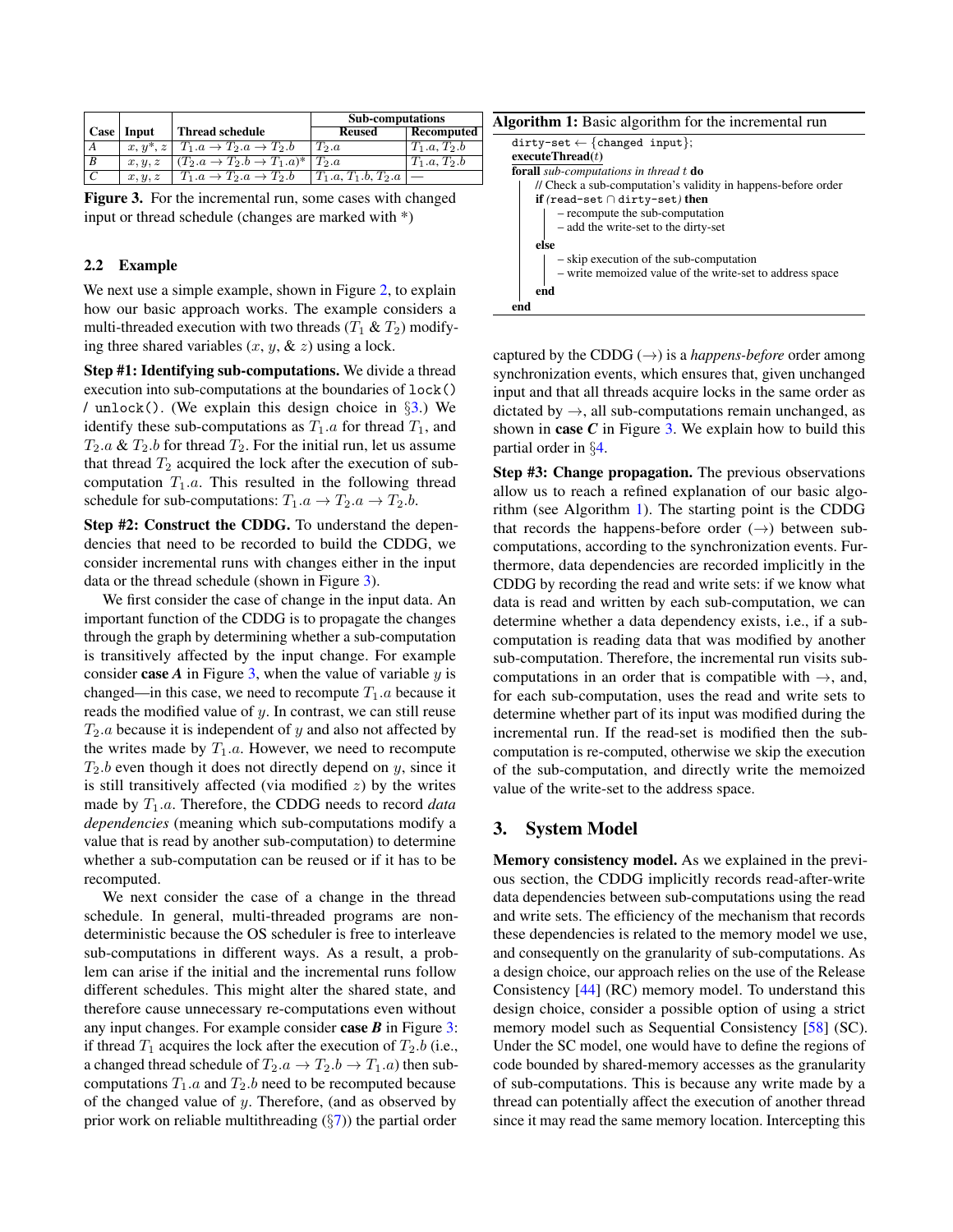inter-thread communication would be prohibitively expensive, essentially requiring tracking of shared-memory accesses at the granularity of individual load/store instructions.

In contrast, the RC model only requires writes made by one thread to become visible to other threads at synchronization points, thus restricting inter-thread communication to such points. This allows us to define the granularity of a sub-computation at the boundaries of synchronization points, which is essential to achieving feasible runtime overheads.

Note that the RC model still guarantees correctness and liveness for applications that are data-race-free [\[9\]](#page-12-5). Consequently, iThreads assumes that the programs are data-racefree w.r.t. pthreads synchronization primitives. In fact, the semantics provided by iThreads is no more restrictive than pthreads semantics [\[4\]](#page-12-6), which mandate that all accesses to shared data structures must be properly synchronized using pthreads synchronization primitives, and which guarantees only that any updates become visible to other threads when invoking a pthreads synchronization primitive.

Synchronization model. We support the full range of synchronization primitives in the pthreads API. However, due to the weakly consistent RC memory model, our approach does not support *ad-hoc synchronization mechanisms* [\[82\]](#page-14-4) such as user-defined spin locks. (We will revisit this limitation in  $\S$ [8.](#page-11-0)) Our current implementation also does not handle C/C++ atomic synchronization constructs.

# <span id="page-3-0"></span>4. Algorithms

In this section we present two parallel algorithms for incremental multithreading. The first algorithm is for the initial run that executes the program from scratch and constructs the CDDG. The second algorithm is for the incremental run that performs change propagation through the CDDG. Both algorithms rely on the CDDG, which we explain first.

## 4.1 Concurrent Dynamic Dependence Graph (CDDG)

The CDDG is a directed acyclic graph with vertices representing sub-computations (or thunks), and two types of edges to record dependencies between thunks: happens-before edges and data-dependence edges. We next explain how to derive vertices and edges.

Thunks (or sub-computations). We define a *thunk* as the sequence of instructions executed by a thread between two pthreads synchronization API calls. We model an execution of thread t as a sequence of thunks  $(L_t)$ . Thunks in a thread are totally ordered based on their execution order using a monotonically increasing thunk counter  $(\alpha)$ . We refer to a thunk of thread t using the counter  $\alpha$  as an index in the thread execution sequence  $(L_t)$ , i.e.,  $L_t[\alpha]$ .

Happens-before edges. There are two types of happensbefore edges: control edges, which record the intra-thread execution order; and synchronization edges, which record explicit inter-thread synchronization events.

Control edges are simply derived by ordering thunks of the same thread based on their execution order. Synchronization edges are derived by modeling synchronization primitives as *acquire* and *release* operations. In particular, during synchronization, a synchronization object s is *released* by one set of threads and subsequently *acquired* by a corresponding set of threads blocked on the synchronizing object. For example, an unlock(s) operation releases s and a corresponding lock(s) operation acquires it. Similarly, all other synchronization primitives can also be modeled as acquire and release operations [\[43,](#page-13-6) [71\]](#page-14-5).

Under the acquire-release relation, a release operation happens-before the corresponding acquire operation. Given that a thunk's boundaries are defined at synchronization points, the acquire and release operations also establish the happens-before ordering between thunks of different threads. Formally, two thunks  $L_{(t_1)}[\alpha] \& L_{(t_2)}[\beta]$  are connected by a

- *control edge* iff they belong to the same thread  $(t_1 = t_2)$ and  $L_{(t_1)}[\alpha]$  was executed immediately before  $L_{(t_2)}[\beta]$ ;
- *synchronization edge* iff  $L_{(t_1)}[\alpha]$  releases a synchronization object s and  $L_{(t_2)}[\beta]$  is a thunk that acquires s next.

Data-dependence edges. Data dependencies are tracked to establish the *update-use relationship* between thunks. Intuitively, such a relationship exists between two thunks if one reads data written by the other. More formally, for a thunk  $L_t[\alpha]$ , the *read-set*  $L_t[\alpha]$ . R and the *write-set*  $L_t[\alpha]$ . W are the set of addresses that were read-from and written-to, respectively, by the thread  $t$  while executing the thunk. Two thunks  $L_{(t_1)}[\alpha]$  and  $L_{(t_2)}[\beta]$  are then connected by a

• *data-dependence edge* iff  $L_{(t_2)}[\beta]$  is reachable from  $L_{(t_1)}[\alpha]$  via happens-before edges and  $L_{(t_1)}[\alpha]$ . W  $\cap$  $L_{(t_2)}[\beta].R \neq \emptyset.$ 

## 4.2 Algorithm for the Initial Run

During the initial run, we record the execution of the program to construct the CDDG. Algorithm [2](#page-4-0) presents the high-level overview of the initial run algorithm, and details of the subroutines used in the algorithm are presented in Algorithm [3.](#page-4-1) The algorithm is executed by threads in parallel. The algorithm employs run-time techniques to derive the information needed for the CDDG. In particular, during a thread execution, the thread traces memory accesses on load/store instructions (using routine onMemoryAccess()), and adds them to the read and the write set of the executing thunk. (Our implementation, described in §[5,](#page-6-0) derives the read and write sets at the granularity of memory pages using the OS memory protection mechanism.) The thread continues to execute instructions and perform memory tracing until a synchronization call is made to the pthreads library. At the synchronization point, we define the end point for the executing thunk and memoize its end state (using routine endThunk()). Thereafter, we let the thread perform the synchronization. Next, we start a new thunk and repeat the process until the thread terminates.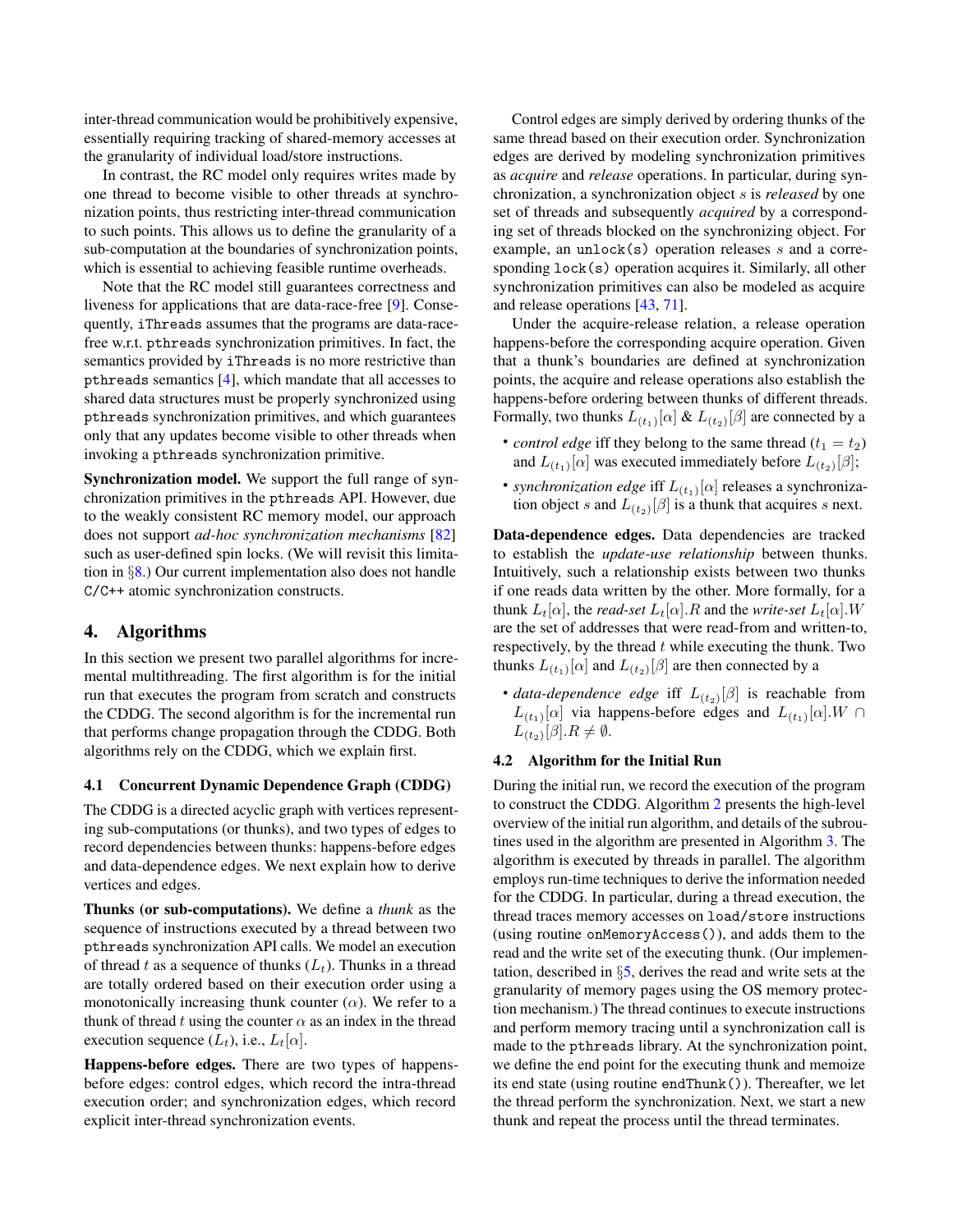#### <span id="page-4-0"></span>Algorithm 2: The initial run algorithm

| /* Let S be the set of synchronization objects and T be the number                                        |  |  |  |  |
|-----------------------------------------------------------------------------------------------------------|--|--|--|--|
| of threads in the system. */                                                                              |  |  |  |  |
| $\forall s \in S, \forall i \in \{1, , T\} : C_s[i] \leftarrow 0; \text{ // All sync clocks set to zero}$ |  |  |  |  |
| executeThread(t)                                                                                          |  |  |  |  |
| begin                                                                                                     |  |  |  |  |
| initThread(t);                                                                                            |  |  |  |  |
| while t has not terminated do                                                                             |  |  |  |  |
| $startThunk();$ // Start new thunk                                                                        |  |  |  |  |
| repeat                                                                                                    |  |  |  |  |
| Execute instruction of $t$ ;                                                                              |  |  |  |  |
| if (instruction is load or store) then                                                                    |  |  |  |  |
| onMemoryAccess();                                                                                         |  |  |  |  |
| end                                                                                                       |  |  |  |  |
|                                                                                                           |  |  |  |  |
| <b>until</b> t invokes synchronization primitive;                                                         |  |  |  |  |
| $endThunk()$ ; // Memoize the end state of thunk                                                          |  |  |  |  |
| $\alpha \leftarrow \alpha + 1$ ; // Increment thunk counter                                               |  |  |  |  |
| // Let s denote invoked synchronization primitive                                                         |  |  |  |  |
| onSynchronization(s);                                                                                     |  |  |  |  |
| end                                                                                                       |  |  |  |  |
| end                                                                                                       |  |  |  |  |
|                                                                                                           |  |  |  |  |

To infer the CDDG, control and synchronization edges are derived by ordering thunks based on the happens-before order. To do so, we use vector clocks  $(C)$  [\[65\]](#page-14-6) to record a partial order that defines the happens-before relationship between thunks during the initial run, and in the incremental run we follow this partial order to propagate the changes. Our use of vector clocks is motivated by its efficiency for recording a partial order in a decentralized manner, rather than having to serialize all synchronization events in a total order.

Our algorithm maintains one vector clock for each thread, thunk, and synchronization object. These vector clocks are an array of size  $T$ , where  $T$  denotes the number of threads in the system, which are numbered from 1 to  $T$ .

Each thread t has a vector clock, called its *thread clock*  $C_t$ , to track its local logical time, which is updated at the start of each thunk (using routine startThunk()) by setting  $C_t[t]$ to the thunk index  $\alpha$ . Further, each thunk  $L_t[\alpha]$  has a *thunk clock*  $L_t[\alpha]$ .C, which stores a snapshot of  $C_t[t]$  to record the thunk's position in the CDDG.

Finally, each synchronization object s has a *synchronization clock*  $C_s$  that is used to order release and acquire operations (see onSynchronization()). More precisely, if a thread t invokes a release operation on s, then t updates  $C_s$ to the component-wise maximum of its own thread clock  $C_t$ and  $C_s$ . Alternatively, if t invokes an acquire operation on s, it updates its own thread clock  $C_t$  to the component-wise maximum of  $C_t$  and s's synchronization clock  $C_s$ . This ensures that a thunk acquiring  $s$  is always ordered after the last thunk to release s.

At the end of the initial run algorithm, the CDDG is defined by the read/write sets and the thunk clock values of all thunks.

#### 4.3 Algorithm for the Incremental Run

The incremental run algorithm takes as input the CDDG  $(\forall t : L_t)$  and the modified input (named the dirty set M), and

<span id="page-4-1"></span>Algorithm 3: Subroutines for the initial run algorithm  $\overline{\textbf{initThread}(t)}$ 

```
begin
      \alpha \leftarrow 0; // Initializes thunk counter (\alpha) to zero
      \forall i \in \{1, ..., T\} : C_t[i] \leftarrow 0; \text{ // } t \text{'s clock set to zero}end
startThunk()
begin
      C_t[t] \leftarrow \alpha; // Update thread clock
      \forall i \in \{1, ..., T\}: L_t[\alpha].C[i] \leftarrow C_t[i]; // Update thunk clock
      L_t[\alpha].R/W \leftarrow \emptyset; // Initialize read/write sets to empty set
end
onMemoryAccess()
begin
     if load then
            L_t[\alpha].R \leftarrow L_t[\alpha].R \cup \{\texttt{memory-address}\}; \textit{// Read}else
           L_t[\alpha].W \leftarrow L_t[\alpha].W \cup \{\text{memory-address}\}; // Write
     end
end
endThunk()
begin
     memo (L_t[\alpha].W) \leftarrow \text{content}(L_t[\alpha].W); // Globals & heap
     memo (L_t[\alpha].Stack) \leftarrowcontent(Stack);
      memo (L_t[\alpha].Reg) \leftarrowcontent(CPU_Registers);
end
onSynchronization(s)
begin
      switch Syncronization type do
            case release(s):
                 // Update s's clock to hold max of its and t's clocks
                  \forall i \in \{1, ..., T\} : C_s[i] \leftarrow max(C_s[i], C_t[i]);sync(s); // Perform the synchronization
            case acquire(s):
                  sync(s); // Perform the synchronization
                  \frac{1}{\sqrt{2}} Update t's clock to hold max of its and s's clocks
                  \forall i \in \{1, ..., T\} : C_t[i] \leftarrow max(C_s[i], C_t[i]);end
end
```
performs change propagation to update the output as well as the CDDG for the next incremental run. As explained in the basic change propagation algorithm (Algorithm [1\)](#page-2-2), each thread transitions through its list of thunks by following the recorded happens-before order to either reuse or recompute thunks. To make this algorithm work in practice, however, we need to address the following three challenges.

(1) Missing writes. When a thunk is recomputed during the incremental run, it may happen that the executing thread no longer writes to a previously written location because of a data-dependent branch. For such cases, our algorithm should update the dirty set with the new write-set of the thunk as well as the *missing writes*. These consist of the set of memory locations that were part of the thunk's write-set in the previous run, but are missing in the current write-set.

(2) Stack dependencies. As mentioned previously, we transparently derive read and write sets by tracking the global memory region (heap/globals) using the OS memory protection mechanism (detailed in  $\S5$ ). Unfortunately, this mechanism is inefficient for tracking the per-thread stack region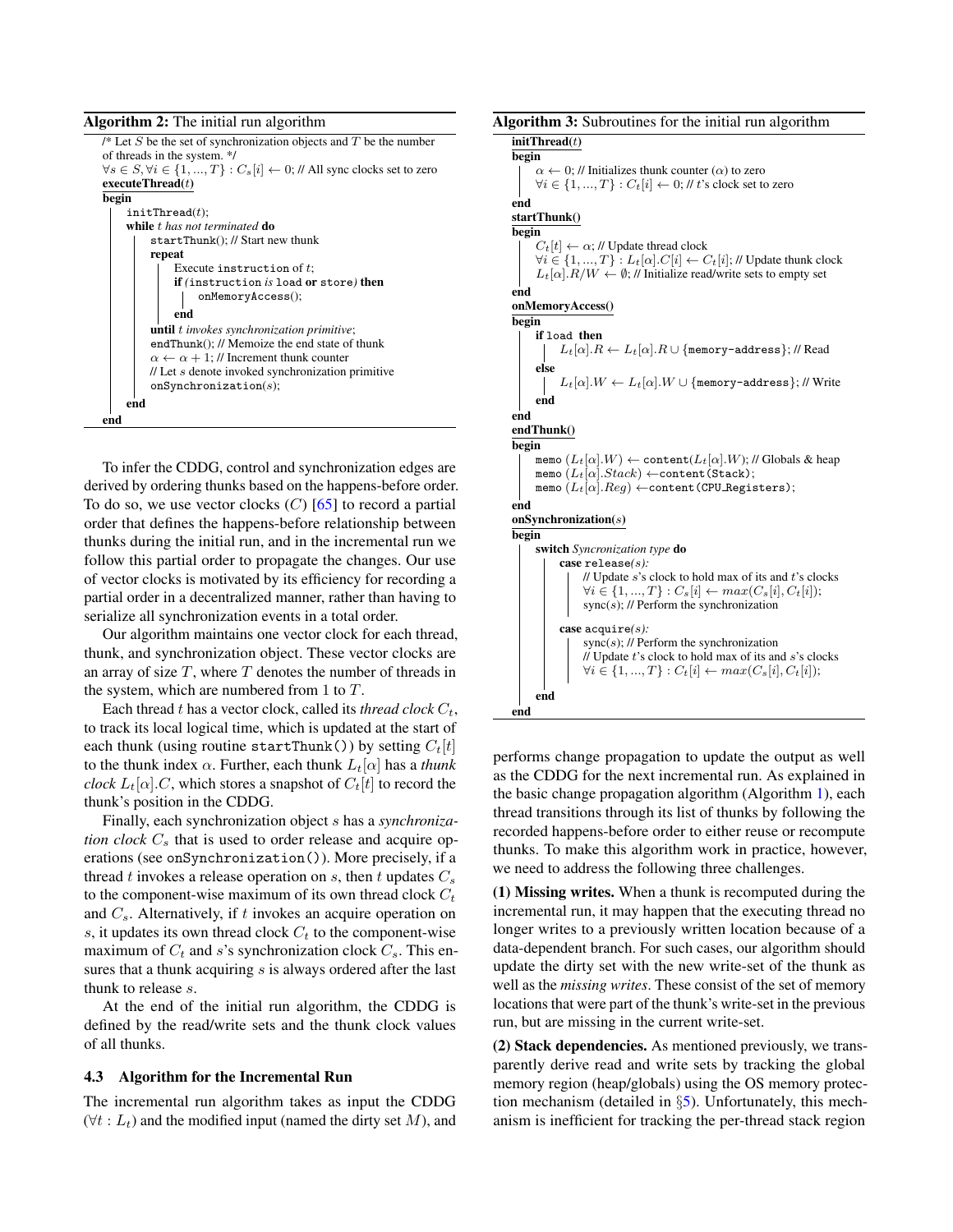<span id="page-5-0"></span>Algorithm 4: The incremental run algorithm

**Data:** Shared dirty set  $M \leftarrow \{$  modified pages  $\}$  and  $L_t$  $\forall s \in S, \forall i \in \{1, ..., T\} : C_s[i] \leftarrow 0; \text{ // All sync clocks set to } 0$ executeThread $(t)$ begin  $initThread(t)$ ; // Same as initial run algorithm while *(t has not terminated* and is Valid $(L_t[\alpha])$ ) do  $\frac{1}{\sqrt{2}}$  Thread t is valid await (isEnabled( $L_t[\alpha]$ ) or ! isValid( $L_t[\alpha]$ ) ); if  $(i$ sEnabled $(L_t[\alpha])$  then resolveValid( $L_t[\alpha]$ );  $C_t[t] \leftarrow \alpha$ ; // Update thread clock  $\alpha \leftarrow \alpha + 1$ ; // Increment thunk counter end end // The thread has terminated or a thunk has been invalidated  $L'_t \leftarrow L_t$ ; // Make a temp copy for missing writes while *(t has not terminated* or  $\alpha$  <  $|L'_t|$ ) do  $\frac{1}{\sqrt{2}}$  Thread t is invalid if  $(\alpha < |L'_t|)$  then  $M \leftarrow M \cup L'_t[\alpha]$ . W; // Add missing writes  $C_t[t] \leftarrow \alpha$ ; // Update thread clock end if *(*t *has not terminated)* then resolveInvalid $(L_t[\alpha])$ ; end  $\alpha \leftarrow \alpha + 1$ ; // Increment thunk counter end // The thread has terminated end

(which usually resides in a single page storing local variables) because the stack follows a *push/pop* model, where the stack is written (or gets dirty) when a call frame is pushed or popped, even without a local variable being modified. To avoid the overheads of tracking local variables, we do not track the stack. Instead, we follow a conservative strategy to capture the intra-thread data dependencies. In our design, once a thunk is recomputed (or invalidated) in a thread, all remaining thunks of the thread are also invalidated in order to capture a possible change propagation via local variables.

(3) Control flow divergence. During the incremental run, it may happen that the control flow diverges from the recorded execution. As a result of the divergence, new thunks may be created or existing ones may be deleted. As in the previous challenge, the algorithm we propose takes a simple approach of only reusing a prefix of each thread (before the control flow diverges), and subsequently recording the new CDDG for enabling change propagation in subsequent runs.

Details. Algorithm [4](#page-5-0) presents the overview of the incremental run algorithm, and details of subroutines used in the algorithm are presented in Algorithm [5.](#page-5-1) The incremental run algorithm allows all threads to proceed in parallel, and associates a state with each thunk of every thread. The state of each thunk follows a state machine (shown in Figure [4\)](#page-5-2), which enforces that each thread waits until all thunks that happenedbefore its next thunk to be executed are resolved (i.e., either recomputed or reused), and only when it is certain that reusing memoized results is not possible will it start to re-execute

<span id="page-5-1"></span>Algorithm 5: Subroutines for the incremental run algorithm





<span id="page-5-2"></span>Figure 4. State transition for thunks during incremental run

its next thunk. In particular, the state of a thunk is either resolved or unresolved. The state of a thunk is resolved when the thunk has either been reused (resolved-valid) or reexecuted (resolved-invalid). Otherwise, the thunk is still unresolved. An unresolved thunk is in one of the following states: pending, enabled or invalid.

Initially, the state of all thunks is pending, except for the initial thunk, which is enabled. A pending thunk is not "ready" to be considered for re-computation or reuse. A pending thunk of a thread is enabled (state transition 1 ) when all thunks (of any thread) that happened-before are resolved (either resolved-valid or resolved-invalid). To check for this condition (using routine isEnabled()), we make use of the strong clock consistency condition [\[65\]](#page-14-6)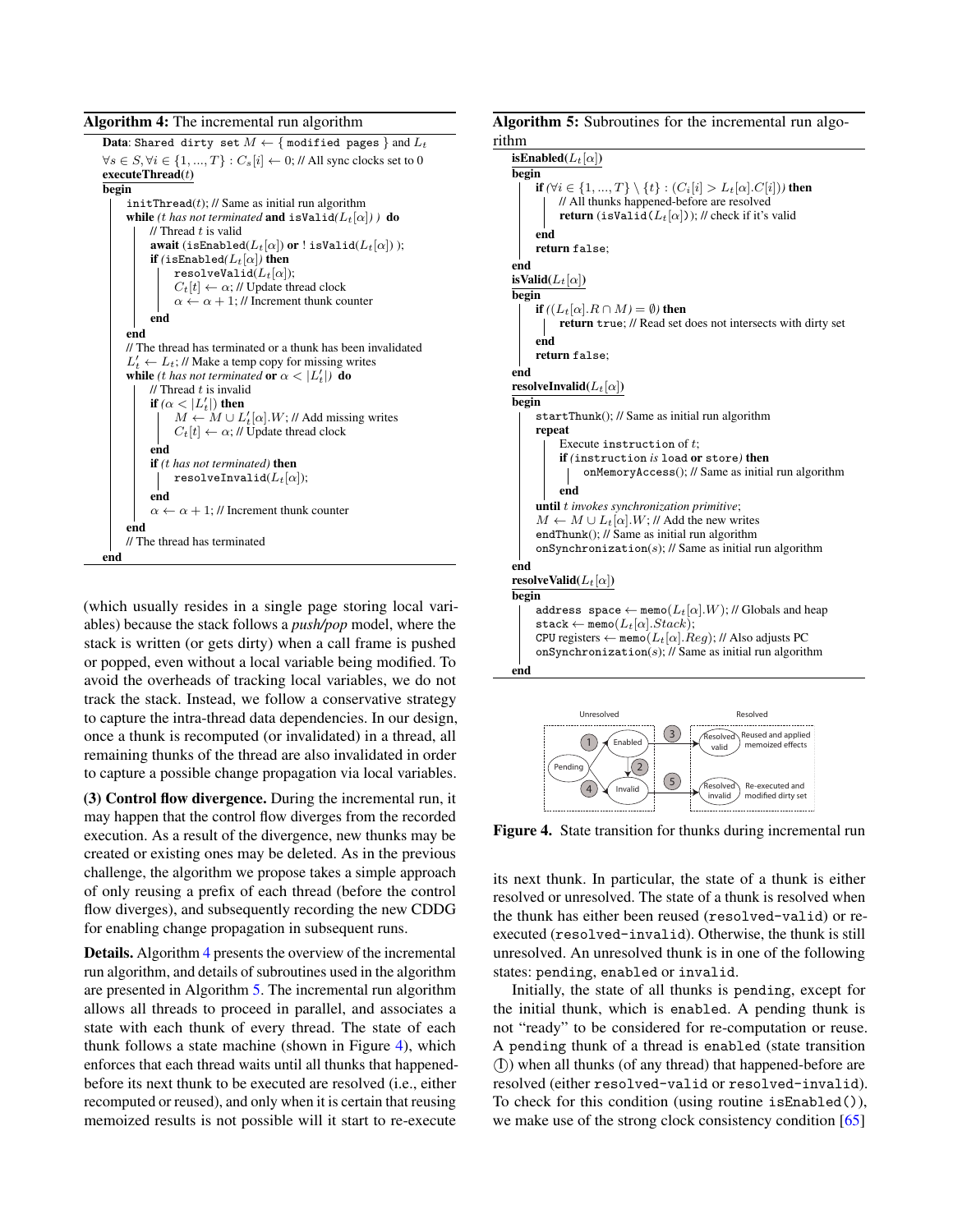provided by vector clocks to detect causality ( $a \rightarrow b$  iff  $C(a) < C(b)$ ). In particular, we compare the recorded clock value of the thunk against the current clock value of all threads to check that all threads have passed the time recorded in the thunk's clock.

An enabled thunk transitions to invalid (state transition  $(2)$ ) if the read set of the thunk intersects with the dirty set. Otherwise, the enabled thunk transitions to resolved-valid (state transition  $(3)$ ), where we skip the execution of the thunk and directly apply the memoized write-set to the address space, including performing the synchronization operation (using the resolveValid() routine).

A pending thunk transitions to invalid (state transition  $(4)$ ) if any earlier thunk of the same thread is invalid or resolved-invalid. The invalid thunk transitions to resolved-invalid (state transition  $(5)$ ) when the thread re-executes the thunk and adds the write set to the dirty set (including any missing writes). The executing thread continues to resolve all the remaining invalid thunks to resolved-invalid until the thread terminates. To do so, we re-initialize the read/write sets of the new thunk to the empty set and start the re-execution, similarly to the initial run algorithm (using the resolveInvalid() routine). While reexecuting, the thread updates the CDDG, and also records the state of the newly formed thunks for the next run.

# <span id="page-6-0"></span>5. Implementation

We implemented iThreads as a 32-bit dynamically linkable shared library for the GNU/Linux OS (Figure [5\)](#page-6-1). iThreads reuses two mechanisms of the Dthreads imple-mentation [\[63\]](#page-14-1): the memory subsystem  $(\S5.1)$  $(\S5.1)$  and a custom memory allocator (§[5.4\)](#page-7-1). Additionally, our implementation also includes the iThreads memoizer, which is a stand-alone application. We next describe the implementation in detail.

#### <span id="page-6-2"></span>5.1 iThreads Library: Memory Subsystem

The iThreads memory subsystem implements the RC memory model and derives per-thunk read/write sets.

Release consistency memory model. To implement the RC memory model, iThreads converts threads into separate processes using a previously proposed mechanism [\[17\]](#page-12-7). This "thread-as-a-process" approach provides each thread with its own private address space, and thus allows iThreads to restrict inter-thread communication. In practice, iThreads forks a new process on pthread create() and includes a *shared memory commit* mechanism [\[28,](#page-12-8) [56\]](#page-13-7) that enables communication between processes at the synchronization points, as required by the RC memory model.

At a high level, throughout the application execution, iThreads maintains a copy of the address space contents in a (shared) reference buffer, and it is through this buffer, with instrumentation provided by iThreads at the synchronization points, that the processes transparently communicate (Fig-



<span id="page-6-1"></span>Figure 5. iThreads implementation architecture. Shaded boxes represent the main components of the system.

by determining the thunk write-set, as explained next, which is then used to calculate a byte-level delta [\[63\]](#page-14-1).

To compute the byte-level delta for each dirty page, iThreads performs a byte-level comparison between the dirty page and the corresponding page in the reference buffer, and then applies atomically the deltas to the reference buffer. In case there are concurrent writes by different processes to the same memory location, iThreads resolves the conflict by using a last-writer wins policy.

Furthermore, for efficiency reasons, the implementation of the communication mechanism relies on private memorymapped files—this allows different processes to share physical pages until processes actually write to the pages, and still keeps performance overheads low by virtue of the OS copy-on-write mechanism.

Ure the three host distinguish is the communication of the communication of the communication of the communication of the communication of the communication of the communication of the communication of the communication Read and write set. Besides serving as the foundation for the RC memory model, the adopted thread-as-a-process mechanism is also essential for easily deriving *per-thread* read and write sets. More specifically, iThreads uses the OS memory protection mechanism to efficiently track the read and write sets. In particular, iThreads renders the address space inaccessible by invoking mprotect(PROT NONE) at the beginning of each thunk, which ensures that a signal is triggered the first time a page is read or written by the thunk. Hence, within the respective signal handler, iThreads is able to record the locations of the accesses made to memory at the granularity of pages. Immediately after recording a memory access, the iThreads library proceeds to reset the page protection bits, allowing the thunk to resume the read/write operation as soon as the handler returns. In addition, resetting the permissions also ensures that subsequent accesses proceed without further page faults. In this way, iThreads incurs at most two page faults (one for reads & one for writes) for each accessed page during a thunk execution.

#### 5.2 iThreads Library: Recorder and Replayer

The iThreads library executes the application in either *recording* or *replaying* mode. We next describe the two subcomponents, recorder and replayer, that realize these modes of execution by implementing the algorithms described in §[4.](#page-3-0)

Recorder. Since iThreads reuses the Dthreads memory subsystem, which serializes memory commit operations from different threads, the implementation of the recording algorithm is greatly simplified. Due to the resulting implicit serialization of thunk boundaries, the employed thread, thunk,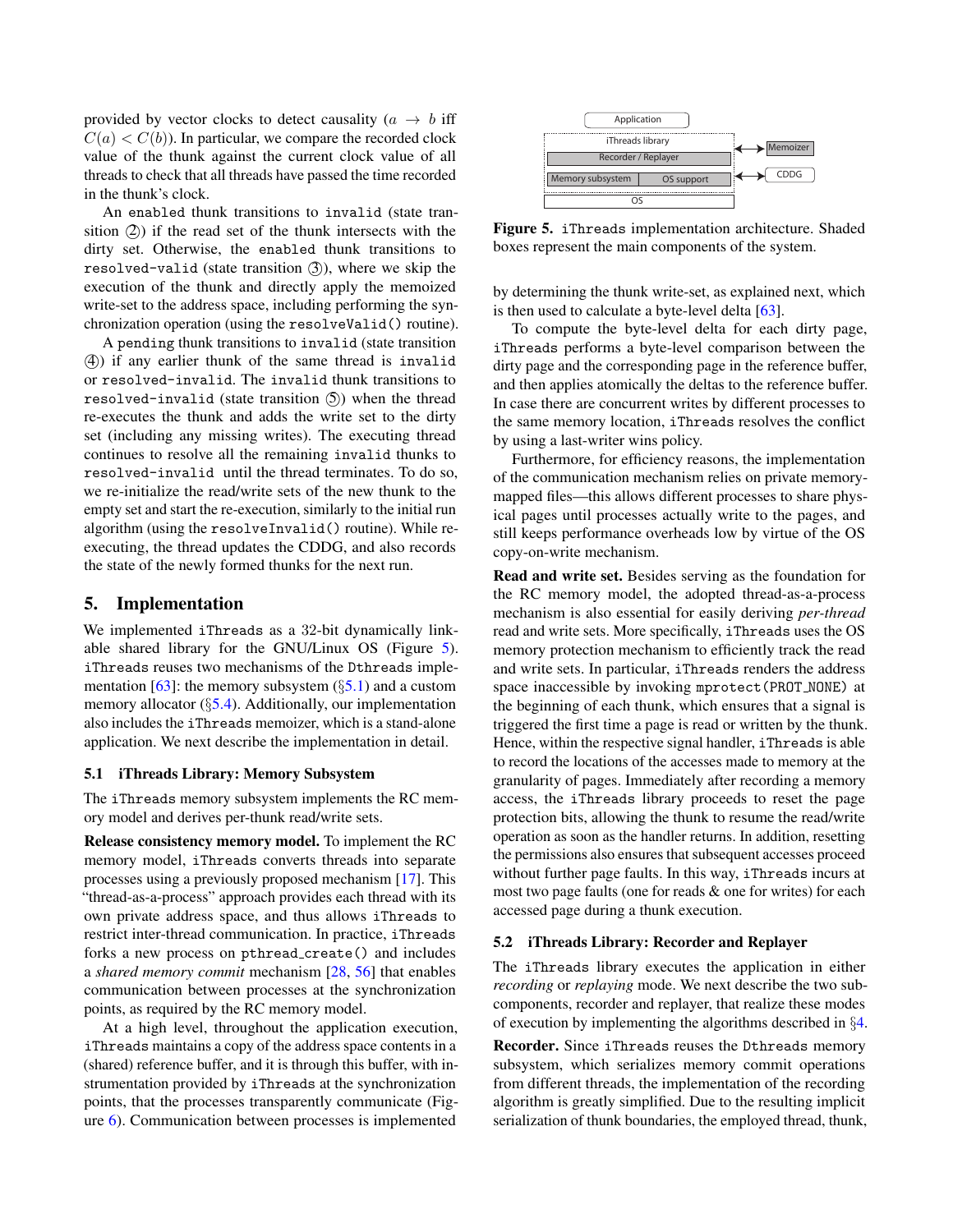

<span id="page-7-2"></span>Figure 6. Overview of the RC model implementation

and synchronization vector clocks effectively reduce to scalar sequence numbers, which allows the recorder to simply encode the thread schedule using thunk sequence numbers.

The recorder is further responsible for memoizing the state of the process at the end of each thunk. To this end, using an assembly routine, iThreads stores the register values on the stack, takes a snapshot of the dirty pages in the address space, and stores the snapshot in the memoizer  $(\S$ [5.4\)](#page-7-1). In addition, the recorder also stores the CDDG, consisting of thunk identifiers (thread number and thunk sequence number) and their corresponding read/write sets, to an external file.

Replayer. Similarly to the recorder, the replayer relies on thunk sequence numbers to enforce the recorded schedule order. The replayer first reads the file with the input changes and the CDDG to initialize the replay algorithm. During an incremental run, whenever memoized thunks can be reused, the replayer retrieves the appropriate state from the memoizer, patches the address space and restores the state of registers.

#### 5.3 iThreads Library: OS Support

As practical applications depend on OS services, there are two important aspects related to the OS that iThreads needs to address. First, system calls are used by the application to communicate with the rest of the system, so the effects of system calls (on the system and application) need to be addressed; in particular, input changes made by the user need to be handled. Second, there are OS mechanisms that can unnecessarily change the memory layout of the application across runs, preventing the reuse of memoized thunks.

System calls and input changes. Since iThreads is a userspace library running on top of an unmodified Linux kernel, it has no access to kernel data structures. The effects of system calls thus cannot be memoized or replayed. To support system calls, iThreads instead considers system calls to be thunk delimiters (in addition to synchronization calls). Hence, immediately before a system call takes place, iThreads memoizes the thunk state, and immediately after the system call returns, iThreads determines whether it still can reuse the subsequent thunks according to the replayer algorithm.

To ensure that system calls *take effect* (externally and internally), iThreads invokes system calls in all executions, even

during replay runs. To guarantee that effects of system calls on the application (i.e., the return values and writes made to the address space) are *accounted for* by the thunk invalidation rules, iThreads infers the write-set of the system calls and checks whether the write-set contents match previous runs by leveraging knowledge of system call semantics (e.g., some system call parameters return pointers where data is written).

An important special case is that of reading the potentially large input to the computation (e.g., using mmap). In this case, iThreads efficiently identifies the content that does not match across runs by allowing the user to specify input changes explicitly. This relies on an external file, either written manually by users or produced by external tools, that lists the modified offset ranges (Figure [1\)](#page-1-0).

In practice, our implementation intercepts system calls through wrappers at the level of glibc library calls.

Memory layout stability. To avoid causing unnecessary data dependencies between threads, iThreads reuses the custom memory allocator of Dthreads, which is based on HeapLayer [\[16\]](#page-12-9). The allocator isolates allocation and deallocation requests on a per-thread basis by dividing the application heap into a fixed number of per-thread sub-heaps. This ensures that the sequence of allocations in one thread does not impact the layout of allocations in another thread, which otherwise might trigger unnecessary re-computations.

In addition, iThreads disables Address Space Layout Randomization (ASLR) [\[1\]](#page-12-10), an OS feature that deliberately randomizes the memory layout.

#### <span id="page-7-1"></span>5.4 iThreads Memoizer

The memoizer is responsible for storing the end state of each thunk so that its effects can be replayed in subsequent incremental runs. The memoizer is implemented as a separate program that stores the memoized state in a shared memory segment, which serves as the substrate to implement a keyvalue store that is accessible by the recorder/replayer.

## <span id="page-7-0"></span>6. Evaluation

Our evaluation answers the following three main questions:

- What performance gains does iThreads provide for the incremental run?  $(\S 6.1)$  $(\S 6.1)$
- How do these gains scale with increases in the size of the input, the computation, and the input change?  $(\S 6.2)$  $(\S 6.2)$
- What overheads does iThreads impose for memoization and for the initial run?  $(\S 6.3)$  $(\S 6.3)$

Experimental setup. We evaluated iThreads on a six-core Intel(R)  $Xeon(R)$  CPU  $X5650$  platform with 12 hardware threads running at 2.67 GHz and 32 GB of main memory.

Applications and datasets. We evaluated iThreads with applications from two benchmark suites: PARSEC [\[24\]](#page-12-4) and Phoenix [\[74\]](#page-14-2). Table [1](#page-9-1) lists the applications evaluated and their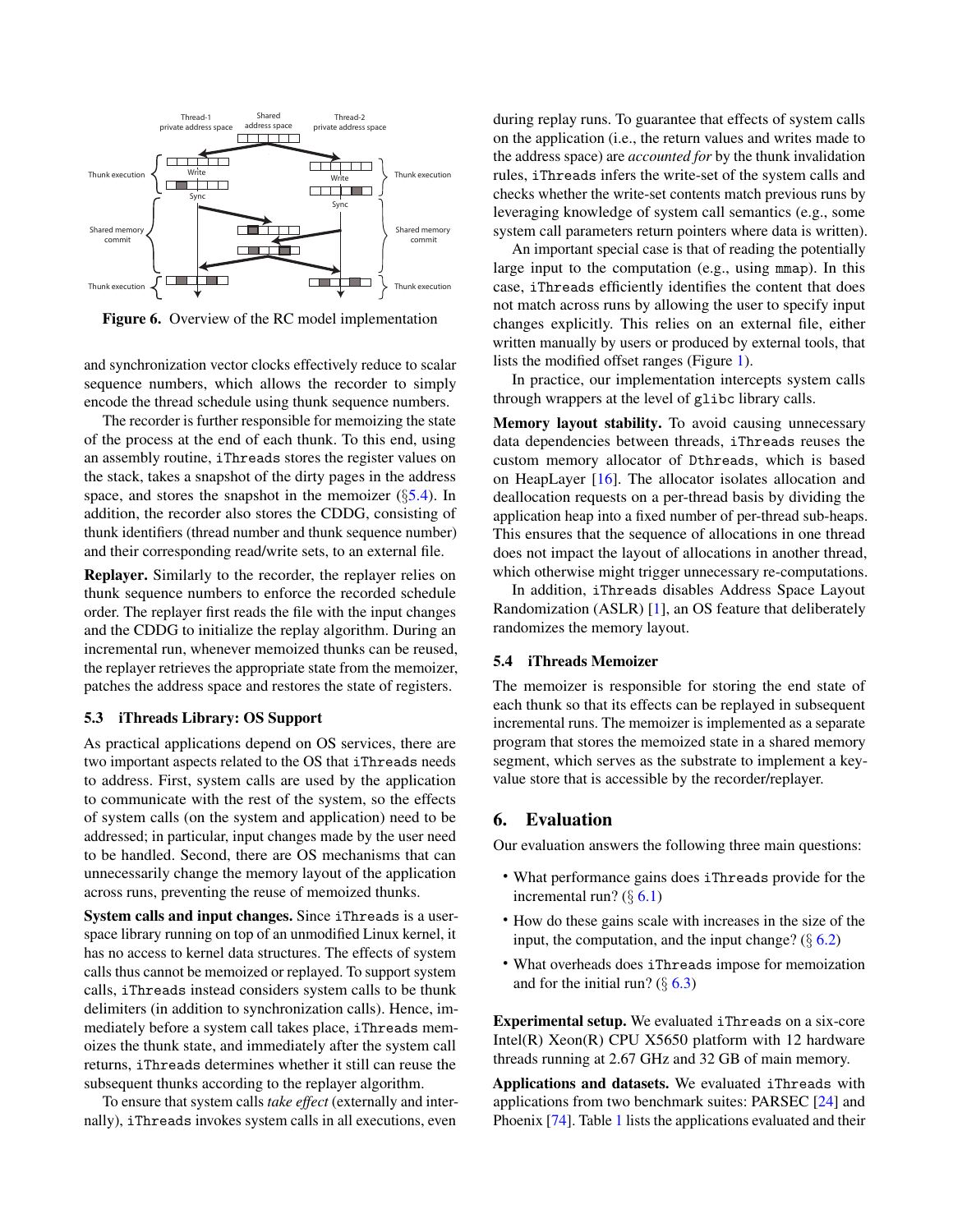

<span id="page-8-2"></span>Figure 7. Performance gains of iThreads with respect to pthreads for the incremental run



<span id="page-8-3"></span>Figure 8. Performance gains of iThreads with respect to Dthreads for the incremental run

respective input sizes in terms of 4KB pages. In addition, we also report the gains with two case studies  $(\S6.4)$  $(\S6.4)$ .

Metrics: work and time. We consider two types of measures, *work* and *time*. Work refers to the total amount of computation performed by all threads and is measured as the sum of the total runtime of all threads. Time refers to the end-to-end runtime to complete the parallel computation. Time savings reflect reduced end user perceived latency, whereas work savings reflect improved resource utilization.

Measurements. For all measurements, each application was executed 12 times. We exclude the lowest and highest measurements, and report the average over the 10 remaining runs.

## <span id="page-8-0"></span>6.1 Performance Gains

We first present a comparison of iThreads's incremental run with pthreads and Dthreads, as shown in Figures [7](#page-8-2) and [8](#page-8-3) respectively. In this experiment, we modified one randomly chosen page of the input file prior to the incremental run. We then measured the work and time required by iThreads's incremental run, as well as by pthreads and Dthreads, which re-compute everything from scratch. We report the work and time speedups (i.e., iThreads's performance normalized by the performance of pthreads/Dthreads) for a varying number of threads ranging from 12 to 64 threads. When comparing the performance, we use the same number of threads in iThreads and pthreads/Dthreads.

The experiment shows that the benefits of using iThreads vary significantly across applications. In over half of the evaluated benchmarks (7 out of 11), iThreads was able to achieve at least  $2X$  time speedups. In contrast, for applications such

as canneal and reverseindex, iThreads can be very inefficient, by a factor of more than  $15X$ , an effect that we explain in further detail in §[6.3.](#page-9-0) Overall, the results show that iThreads is effective across a wide range of applications, but also that the library is not a one-size-fits-all solution.

As expected, we observed that increasing the number of threads tended to yield higher speedups. This is because, for a fixed input size, a larger number of threads translates to less work per thread. As a result, iThreads is forced to recompute fewer thunks when a single input page is modified.

Note that work speedups do not directly translate into time speedups. This is because even if just a single thread is affected by changes, the end-to-end runtime is still dominated by the (slowest) invalidated thread's execution time.

#### <span id="page-8-1"></span>6.2 iThreads Scalability

In a second experiment, we investigated the scalability of iThreads w.r.t. increases in the size of the input, the amount of computation (work), and the size of the input change.

Input size. We first present the performance of iThreads as we increase the input data size for the three application benchmarks (histogram, linear regression, and string match) that are available in three input sizes: small  $(S)$ , medium  $(M)$ , and large  $(L)$ . (We used the large size in  $\S6.1$ .) Figure [9](#page-9-2) shows a bar plot of the work and time speedups w.r.t. pthreads for different input sizes (S, M, L) with a single modified page for 64 threads. For reference, the normalized input size is also shown by the line plot in the same figure. In summary, this result shows that speedups increase with the input size due to increased work savings.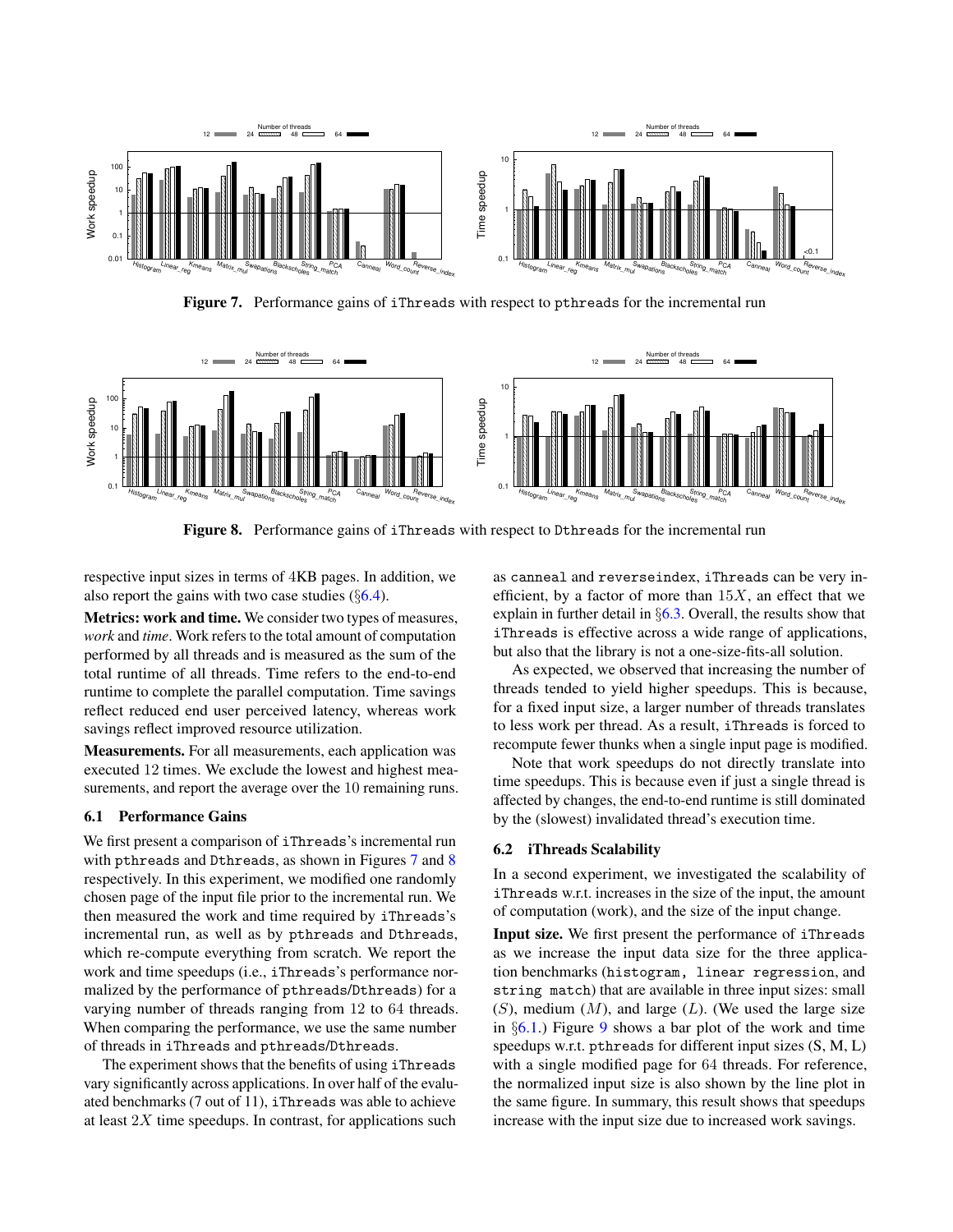

<span id="page-9-2"></span>

<span id="page-9-4"></span>Figure 11. Scalability with input change compared to pthreads for 64 threads

Computation (work). We next present iThreads's incremental run performance for two applications (swapations and blackscholes) that allow the amount of work required to be tuned with a parameter. Figure [10](#page-9-3) reports work speedups as the normalized work is increased (from  $1X$  to  $16X$ ) for a single modified page and 64 threads. The result shows the gap between pthreads and iThreads widens as the total work increases, which directly translates to higher speedups.

Input change. Finally, we present iThreads's incremental run performance in the case of multiple modified input pages. To avoid confining changes to a single thread, we modified multiple non-contiguous pages of the input that are read by different threads. Figure [11](#page-9-4) shows speedups w.r.t. pthreads with different change sizes (ranging 2 to 64 dirty pages) for 64 threads. As expected, the results show that speedups decrease as larger portions of the input are changed because more threads are invalidated.

#### <span id="page-9-0"></span>6.3 Overheads

iThreads imposes two types of overheads: (1) space overheads; and (2) performance overheads during the initial run. Space overheads. Table [1](#page-9-1) shows the space overheads for memoizing the end state of the thunks and storing the CDDG. We report the overheads in terms of 4KB pages for 64 threads (space overhead grows with the number of threads). To put the overheads into perspective, we also report overheads as a percentage of the input size.

The space overheads varied significantly across applications. We found that three applications (canneal, swapations and reverse-index) incur very high overheads (exceeding 1000% of the input size), but, interestingly,

<span id="page-9-3"></span>

| Application         | Input size | Memoized state |                 | <b>CDDG</b> |             |
|---------------------|------------|----------------|-----------------|-------------|-------------|
| Histogram           | 230400     | 347            | $(0.15\%)$      | 57          | $(0.02\%)$  |
| Linear-reg.         | 132436     | 192            | $(0.14\%)$      | 33          | $(0.02\%)$  |
| Kmeans              | 586        | 1145           | (195.39%)       | 27          | $(4.61\%)$  |
| Matrix-mul.         | 41609      | 4162           | $(10.00\%)$     | 64          | $(0.15\%)$  |
| Swapations          | 143        | 1473           | (1030.07%)      |             | $(0.70\%)$  |
| <b>Blackscholes</b> | 155        | 201            | (129.68%)       |             | $(0.65\%)$  |
| String match        | 132436     | 128            | $(0.10\%)$      | 33          | $(0.02\%)$  |
| <b>PCA</b>          | 140625     | 3777           | $(2.69\%)$      | 43          | $(0.03\%)$  |
| Canneal             | Q          | 15381          | $(170900.00\%)$ | 4           | $(44.44\%)$ |
| Word count          | 12811      | 10191          | (79.55%)        | 24          | $(0.19\%)$  |
| Rev-index           | 359        | 260679         | (72612.53%)     | 64          | (17.83%)    |

<span id="page-9-1"></span>Table 1. Space overheads in pages and input percentage

nearly half of the applications (5/11) have a very low overhead (ranging from  $0.1\%$  to  $10\%$  of the input size).

Performance overheads. We measured iThreads's performance overheads during the initial run (in terms of work and time) by comparing it against both pthreads and Dthreads (Figures [12](#page-10-2) and [13\)](#page-10-3). Our results show that most of the applications (7/11) incur modest overheads when compared with either pthreads (i.e., lower than 50%) or Dthreads (i.e., lower than 25%). In fact, linear-reg and string-match even performed better during the initial run of iThreads than with pthreads, which is explained by the fact that private address space mechanism avoid false sharing, as previously noted by Sheriff [\[62\]](#page-14-7). At the other end of the spectrum, applications such as canneal and reverse-index incur high overheads mainly due to the high number of memory pages written by these applications (as shown in Table [1\)](#page-9-1).

When compared to Dthreads as the baseline, iThreads incurs work overheads of up to 3.58X and time overheads of up to  $3.13X$ . iThreads incurs additional overheads on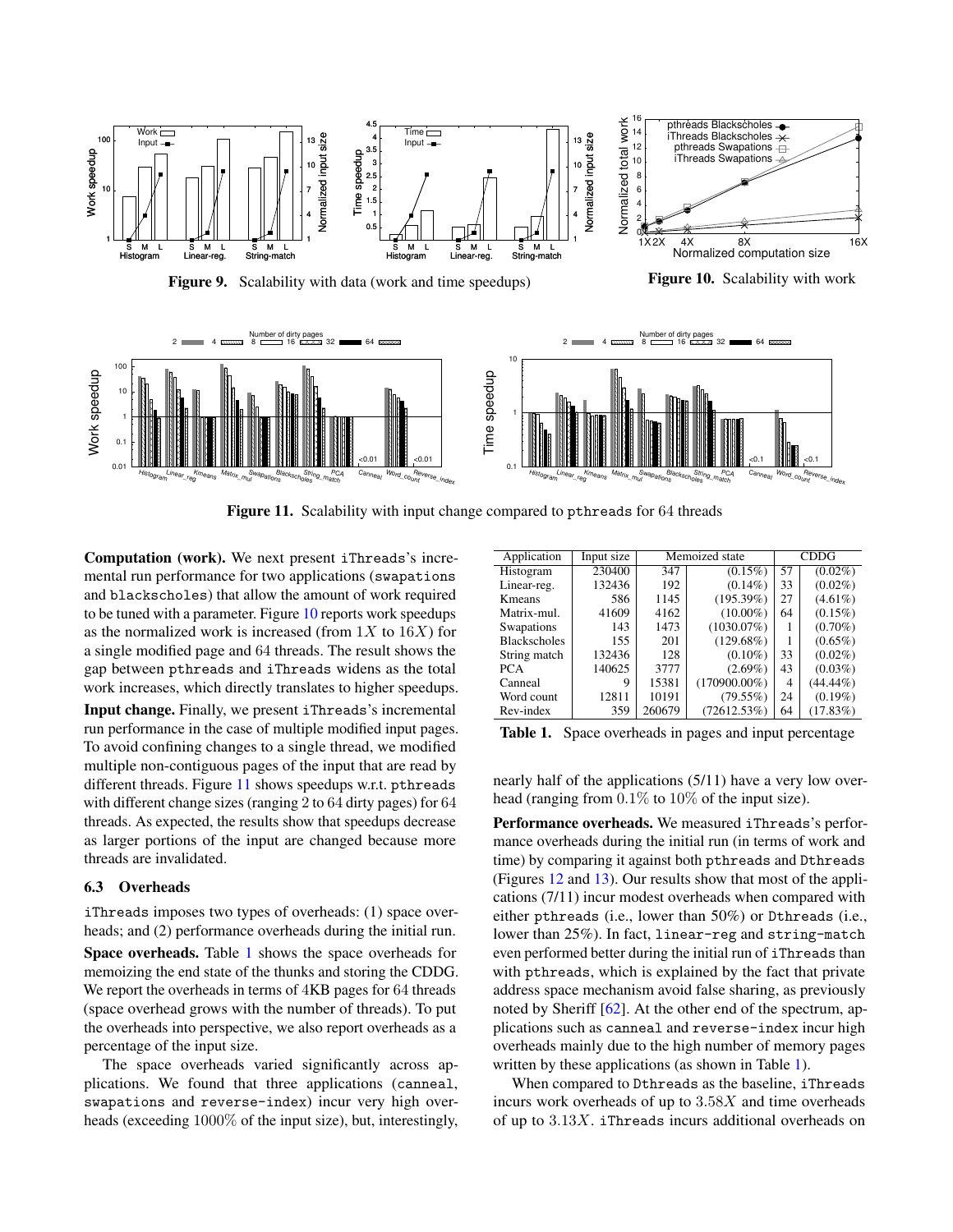

<span id="page-10-2"></span>Figure 12. Performance overheads of iThreads with respect to pthreads for the initial run



<span id="page-10-3"></span>Figure 13. Performance overheads of iThreads with respect to Dthreads for the initial run

top of Dthreads mainly from two sources: memoization of the intermediate address space state and read page faults (Dthreads incurs write faults only). We show the work overheads along with a breakdown of these two sources of overheads with respect to Dthreads for 64 threads in Figure [14.](#page-11-1) The overheads are dominated by read page faults (around 98%) for most applications. For instance, histogram incurs overheads of roughly 3.5X due the large number of page faults while reading a large input file (as shown in Table [1\)](#page-9-1). In contrast, some application such as canneal and reverse-index suffer a significant overhead for memoization (around 24%) due to a large number of dirtied pages.

#### <span id="page-10-1"></span>6.4 Case-study Applications

In addition to the benchmark applications, we report the performance gains for two case-study applications: (1) Pigz [\[3\]](#page-12-11), a parallel gzip compression library compressing a 50MB file, and (2) a monte-carlo simulation [\[2\]](#page-12-12). To compute speedups, we modified a random input block and compared the performance of the iThreads incremental run with the pthreads run. Figure [15](#page-11-2) shows the work and time speedups with a varying number of threads (from 12 to 64). The performance gains peak at 24 threads for both applications. In particular, iThreads achieves a time speedup of  $1.45X$  and a work speedup of  $4X$  for Pigz, and a time speedup of  $2.28X$  and a work speedup of 22.5X for the monte-carlo simulation.

To conclude, while there exist specific workloads for which our OS-based approach is not suitable, our evaluation is overall positive: iThreads is able to achieve significant time and work speedups both for many of the benchmark applications and also for the two considered case-studies.

## <span id="page-10-0"></span>7. Related Work

Researchers in the algorithms community proposed several *dynamic algorithms*, a class of algorithms that take advantage of application-specific properties to incrementally update the output. Dynamic algorithms have been shown to be asymptotically more efficient than their conventional nondynamic versions (e.g., [\[25,](#page-12-0) [30,](#page-12-1) [37,](#page-13-0) [38,](#page-13-1) [42,](#page-13-2) [46,](#page-13-3) [68\]](#page-14-0)). However, they can be difficult to design, implement, and maintain even for simple problems [\[10,](#page-12-13) [45\]](#page-13-8). Moreover, most dynamic algorithms are sequential, and cannot be easily parallelized due to their highly specialized nature. In contrast, iThreads provides incremental computation in a transparent way.

Incremental computation is a well-studied area in the programming languages community; see [\[73\]](#page-14-8) for a classic survey. Earlier work on incremental computation was primarily based on dependence graphs [\[36,](#page-13-9) [53\]](#page-13-10) and memoization [\[5,](#page-12-14) [51,](#page-13-11) [72\]](#page-14-9). In the past decade, with the development of self-adjusting computation  $[6-8, 29, 49, 50, 60, 61]$  $[6-8, 29, 49, 50, 60, 61]$  $[6-8, 29, 49, 50, 60, 61]$  $[6-8, 29, 49, 50, 60, 61]$  $[6-8, 29, 49, 50, 60, 61]$  $[6-8, 29, 49, 50, 60, 61]$  $[6-8, 29, 49, 50, 60, 61]$  $[6-8, 29, 49, 50, 60, 61]$  $[6-8, 29, 49, 50, 60, 61]$  $[6-8, 29, 49, 50, 60, 61]$  $[6-8, 29, 49, 50, 60, 61]$ , the efficiency of incremental computation has much improved. In contrast to iThreads, however, most prior work in this area targets sequential programs only. Nonetheless, iThreads's central data structure, the CDDG, is based on these foundations.

For supporting parallel incremental computation, existing proposals [\[27,](#page-12-3) [48\]](#page-13-4) require a strict fork-join programming model without supporting other synchronization primitives. Furthermore, these proposals rely on the use of a new programming language with special data types (e.g., *isolation,*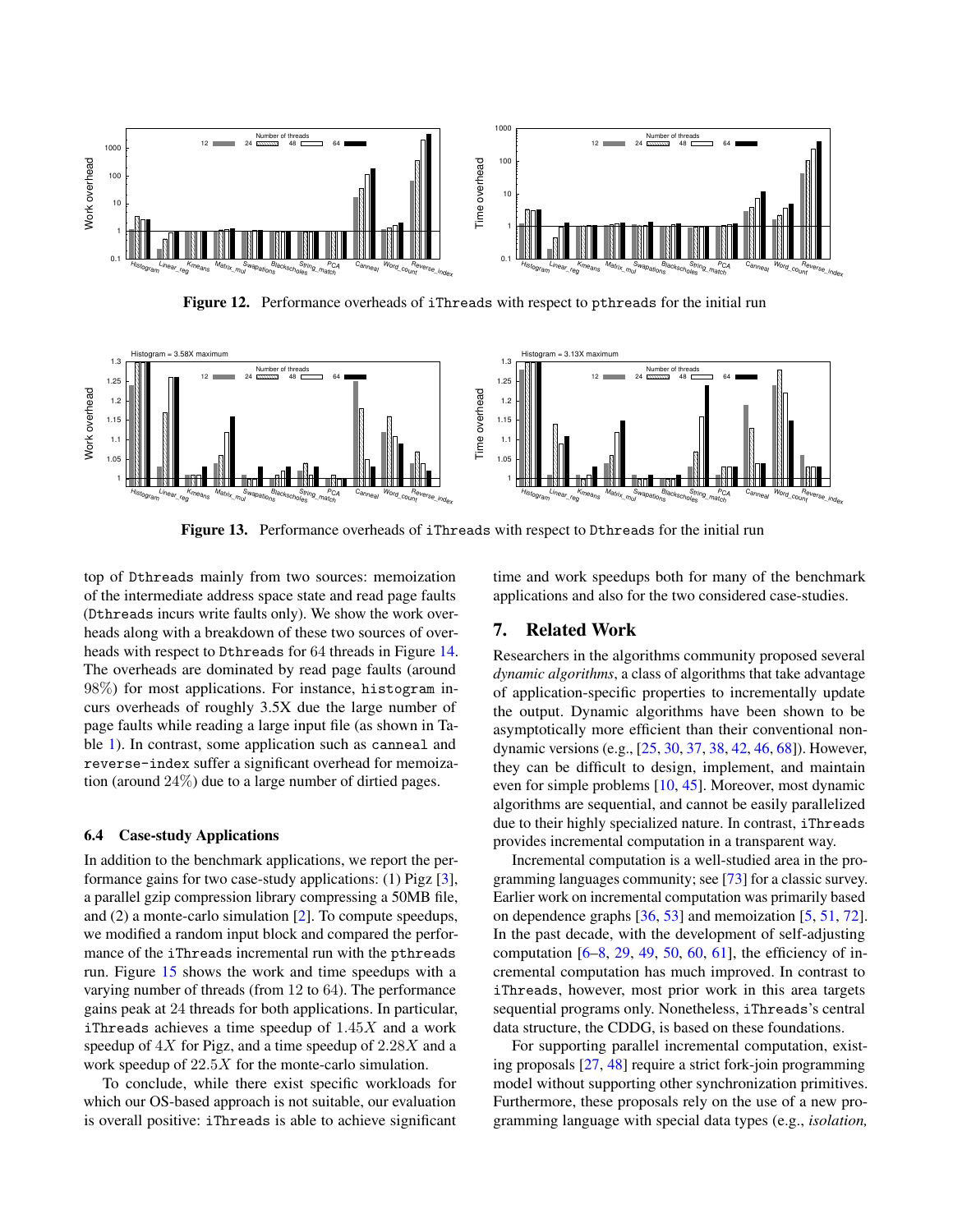

<span id="page-11-1"></span>Figure 14. Work overheads breakdown w.r.t Dthreads

*versioned, cumulative, merge function* [\[27\]](#page-12-3) and *read, write, mod, and letpar* [\[48\]](#page-13-4)). In contrast, our approach targets unmodified multithreaded programs supporting the full range of synchronization primitives in the POSIX API.

In very recent work, Tseng and Tullsen [\[78\]](#page-14-12) proposed compiler-based whole-program transformations to eliminate redundant computation, which can be leveraged for faster incremental computation. The transformed programs rely on underlying hardware [\[76\]](#page-14-13) and software [\[77\]](#page-14-14) support to dynamically identify redundant code that can be skipped. In contrast, our approach directly operates at the binary level without requiring access to source code. A further design difference is that iThreads realizes incremental computation based on explicit change propagation, and that iThreads memoizes and reuses intermediate results of previous runs.

Incremental processing of "big data" is an active area of research [\[18](#page-12-17)[–20,](#page-12-18) [22,](#page-12-19) [23,](#page-12-20) [26,](#page-12-21) [31,](#page-13-14) [47,](#page-13-15) [64,](#page-14-15) [70\]](#page-14-16). These "big data" systems exploit the underlying data-parallel programming model such as MapReduce [\[35\]](#page-13-16) or Dryad [\[55\]](#page-13-17) for supporting incremental computation. In contrast to these structured approaches where the dependence graph is explicitly available based on the programming model, iThreads is designed to support general shared-memory multithreaded programs.

In the context of increased reliability, prior work has yielded a large range of solutions to eliminate *non-determinism* from multithreaded programs. Most relevant to iThreads are the wide range record and replay techniques (e.g., [\[12,](#page-12-22) [41,](#page-13-18) [52,](#page-13-19) [57,](#page-13-20) [59,](#page-14-17) [69,](#page-14-18) [75,](#page-14-19) [79–](#page-14-20)[81\]](#page-14-21)) and deterministic multithreading approaches (e.g., [\[13](#page-12-23)[–15,](#page-12-24) [17,](#page-12-7) [32](#page-13-21)[–34,](#page-13-22) [39,](#page-13-23) [40,](#page-13-24) [54,](#page-13-25) [63,](#page-14-1) [67\]](#page-14-22)). As described throughout the paper, these proven techniques are leveraged by iThreads, which applies them in a novel context, namely *transparent* parallel incremental computation.

# <span id="page-11-0"></span>8. Conclusion

We have presented iThreads, a *practical*, *transparent*, and *efficient* solution for parallel incremental computation. Our approach targets unmodified, multithreaded programs and supports the full range of synchronization primitives in the POSIX API. The iThreads library is easy to use: it simply replaces the pthreads library. Our experience with iThreads shows that significant performance gains (time



<span id="page-11-2"></span>Figure 15. Work & time speedups for case-studies

savings) and efficient resource utilization (work savings) can be achieved for incremental workflows in many applications.

Limitations and future work. While iThreads is a significant step towards general and practical support for parallel incremental computation, plenty of opportunities remain to further increase the range of supported workloads.

For one, iThreads's memory model currently lacks support for ad-hoc synchronization mechanisms [\[82\]](#page-14-4). While such mechanisms are error-prone [\[82\]](#page-14-4), they are nonetheless used for either flexibility or performance reasons in some applications. Replacing the ad-hoc synchronization calls with equivalent pthread calls might solve the problem in some cases, but perhaps a better solution would be to extend iThreads with an interface for annotating ad-hoc synchronization primitives (e.g., at the level of gcc's built-in atomic primitives).

Another interesting research challenge is improving support for small, localized insertions and deletions in the input data. Since iThreads is currently tuned for in-place modifications of the input data, insertions and deletions lead to the displacement of otherwise unchanged data, which causes an excessively large dirty-set. Prior work has solved the displacement problem in the context of data-deduplication by replacing fixed-size input chunking with variable-size, content-based chunking [\[21,](#page-12-25) [66\]](#page-14-23). We plan to explore similar approaches in the context of iThreads.

Lastly, our current implementation assumes the number of threads in the system remains the same. However, our approach can be extended to handle dynamically varying number of threads by considering newly forked threads or deleted threads as invalidated threads, where the writes of deleted threads are handled as "missing writes". The happens-before relationship for dynamically varying number of threads can be detected using interval tree clocks [\[11\]](#page-12-26).

## Acknowledgments

We are thankful to Remzi Arpaci-Dusseau, Rose Hoberman, Tongping Liu, and the reviewers for their valuable feedback. Umut Acar is partially supported by ERC (ERC-2012-StG-308246) and NSF (CCF-1320563 and CCF-1408940). Rodrigo Rodrigues is partially supported by ERC (ERC-2012- StG-307732).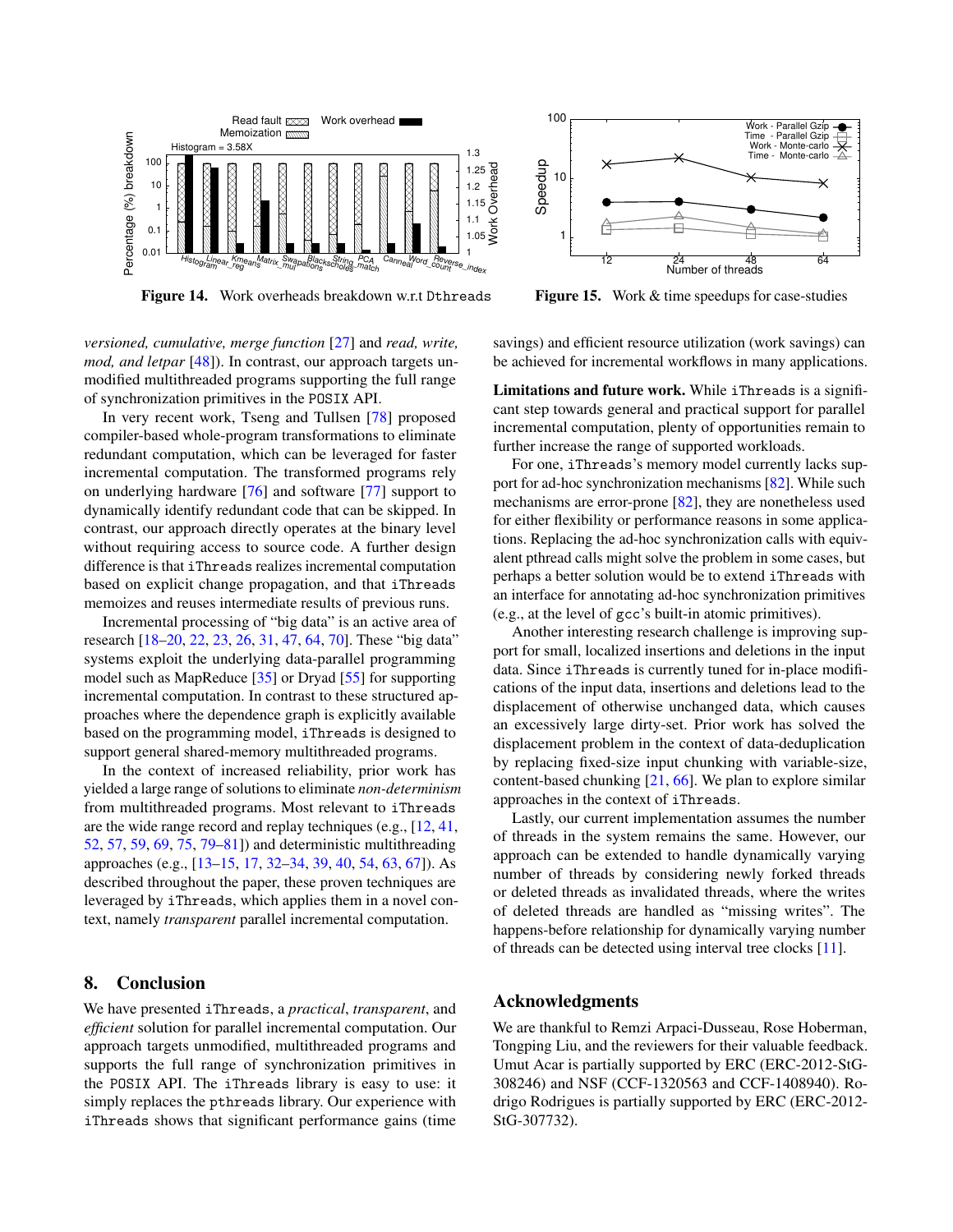# References

- <span id="page-12-10"></span>[1] PaX Team. PaX Address Space Layout Randomization (ASLR). (http://pax.grsecurity.net/docs/aslr.txt).
- <span id="page-12-12"></span>[2] Monte-Carlo Method. (http://cdac.in/index.aspx?id =ev hpc pthread benchmarks kernels).
- <span id="page-12-11"></span>[3] Pigz: A parallel implementation of gzip for modern multiprocessor, multi-core machines. (http://zlib.net/pigz/).
- <span id="page-12-6"></span>[4] Pthreads Memory Model. (http://pubs.opengroup.org /onlinepubs/9699919799/basedefs/v1 chap04.html).
- <span id="page-12-14"></span>[5] M. Abadi, B. W. Lampson, and J.-J. Lévy. Analysis and caching of dependencies. In *proceedings of the First ACM SIGPLAN International Conference on Functional Programming (ICFP)*, 1996.
- <span id="page-12-2"></span>[6] U. A. Acar. *Self-Adjusting Computation*. PhD thesis, Department of Computer Science, Carnegie Mellon University, May 2005.
- [7] U. A. Acar, G. E. Blelloch, M. Blume, R. Harper, and K. Tangwongsan. An experimental analysis of self-adjusting computation. In *proceedings of the 2006 ACM SIGPLAN Conference on Programming Language Design and Implementation (PLDI)*, 2009.
- <span id="page-12-15"></span>[8] U. A. Acar, A. Cotter, B. Hudson, and D. Türkoğlu. Dynamic well-spaced point sets. In *proceedings of the Twenty-sixth Annual Symposium on Computational Geometry (SoCG)*, 2010.
- <span id="page-12-5"></span>[9] S. V. Adve and H.-J. Boehm. Memory models: A case for rethinking parallel languages and hardware. *Communication of ACM (CACM)*, 2010.
- <span id="page-12-13"></span>[10] P. K. Agarwal, L. J. Guibas, H. Edelsbrunner, J. Erickson, M. Isard, S. Har-Peled, J. Hershberger, C. Jensen, L. Kavraki, P. Koehl, M. Lin, D. Manocha, D. Metaxas, B. Mirtich, D. Mount, S. Muthukrishnan, D. Pai, E. Sacks, J. Snoeyink, S. Suri, and O. Wolefson. Algorithmic issues in modeling motion. *ACM Computing Survey*, 2002.
- <span id="page-12-26"></span>[11] P. S. Almeida, C. Baquero, and V. Fonte. Interval tree clocks. In *proceedings of the 12th International Conference on Principles of Distributed Systems (OPODIS)*, 2008.
- <span id="page-12-22"></span>[12] G. Altekar and I. Stoica. ODR: Output-deterministic Replay for Multicore Debugging. In *proceedings of the ACM SIGOPS 22nd Symposium on Operating Systems Principles (SOSP)*, 2009.
- <span id="page-12-23"></span>[13] A. Aviram, S.-C. Weng, S. Hu, and B. Ford. Efficient Systemenforced Deterministic Parallelism. In *proceedings of the 9th USENIX Conference on Operating Systems Design and Implementation (OSDI)*, 2010.
- [14] T. Bergan, O. Anderson, J. Devietti, L. Ceze, and D. Grossman. CoreDet: A Compiler and Runtime System for Deterministic Multithreaded Execution. In *proceedings of the fifteenth edition of Architectural Support for Programming Languages and Operating Systems (ASPLOS)*, 2010.
- <span id="page-12-24"></span>[15] T. Bergan, N. Hunt, L. Ceze, and S. D. Gribble. Deterministic Process Groups in dOS. In *proceedings of the 9th USENIX conference on Operating Systems Design and Implementation (OSDI)*, 2010.
- <span id="page-12-9"></span>[16] E. D. Berger, B. G. Zorn, and K. S. McKinley. Composing High-Performance Memory Allocators. In *proceedings of the*

*ACM SIGPLAN 2001 conference on Programming Language Design and Implementation (PLDI)*, 2001.

- <span id="page-12-7"></span>[17] E. D. Berger, T. Yang, T. Liu, and G. Novark. Grace: Safe Multithreaded Programming for C/C++. In *proceedings of the 24th ACM SIGPLAN conference on Object Oriented Programming Systems Languages and Applications (OOPSLA)*, 2009.
- <span id="page-12-17"></span>[18] P. Bhatotia, A. Wieder, I. E. Akkus, R. Rodrigues, and U. A. Acar. Large-scale incremental data processing with change propagation. In *USENIX Workshop on Hot Topics in Cloud Computing (HotCloud)*, 2011.
- [19] P. Bhatotia, A. Wieder, R. Rodrigues, U. A. Acar, and R. Pasquini. Incoop: MapReduce for Incremental Computations. In *proceedings of the 2nd ACM Symposium on Cloud Computing (SoCC)*, 2011.
- <span id="page-12-18"></span>[20] P. Bhatotia, M. Dischinger, R. Rodrigues, and U. A. Acar. Slider: Incremental Sliding-Window Computations for Large-Scale Data Analysis. In *Technical Report: MPI-SWS-2012-004*, 2012.
- <span id="page-12-25"></span>[21] P. Bhatotia, R. Rodrigues, and A. Verma. Shredder: GPU-Accelerated Incremental Storage and Computation. In *proceedings of the 10th USENIX conference on File and Storage Technologies (FAST)*, 2012.
- <span id="page-12-19"></span>[22] P. Bhatotia, U. A. Acar, F. Junqueira, and R. Rodrigues. Slider: Incremental Sliding Window Analytics. In *proceedings of the 15th Annual ACM/IFIP/USENIX Middleware conference (Middleware)*, 2014.
- <span id="page-12-20"></span>[23] P. Bhatotia, A. Wieder, R. Rodrigues, and U. A. Acar. Incremental MapReduce Computations. In *book chapter of advances in data processing techniques in the era of Big Data, CRC Press*, 2014.
- <span id="page-12-4"></span>[24] C. Bienia, S. Kumar, J. P. Singh, and K. Li. The PARSEC Benchmark Suite: Characterization and Architectural Implications. In *proceedings of the 17th international conference on Parallel Architectures and Compilation Techniques (PACT)*, 2008.
- <span id="page-12-0"></span>[25] G. S. Brodal and R. Jacob. Dynamic planar convex hull. In *proceedings of the 43rd Annual IEEE Symposium on Foundations of Computer Science*, 2002.
- <span id="page-12-21"></span>[26] Y. Bu, B. Howe, M. Balazinska, and M. D. Ernst. HaLoop: efficient iterative data processing on large clusters. In *proceedings of VLDB Endowment (VLDB)*, 2010.
- <span id="page-12-3"></span>[27] S. Burckhardt, D. Leijen, C. Sadowski, J. Yi, and T. Ball. Two for the Price of One: A Model for Parallel and Incremental Computation. In *proceedings of the 2011 ACM international conference on Object Oriented Programming Systems Languages and Applications (OOPSLA)*, 2011.
- <span id="page-12-8"></span>[28] J. B. Carter, J. K. Bennett, and W. Zwaenepoel. Implementation and Performance of Munin. In *proceedings of the Thirteenth ACM Symposium on Operating Systems Principles (SOSP)*, 1991.
- <span id="page-12-16"></span>[29] Y. Chen, J. Dunfield, and U. A. Acar. Type-Directed Automatic Incrementalization. In *proceedings of the 33rd ACM SIGPLAN conference on Programming Language Design and Implementation (PLDI)*, Jun 2012.
- <span id="page-12-1"></span>[30] Y.-J. Chiang and R. Tamassia. Dynamic algorithms in computational geometry. *proceedings of the IEEE*, 1992.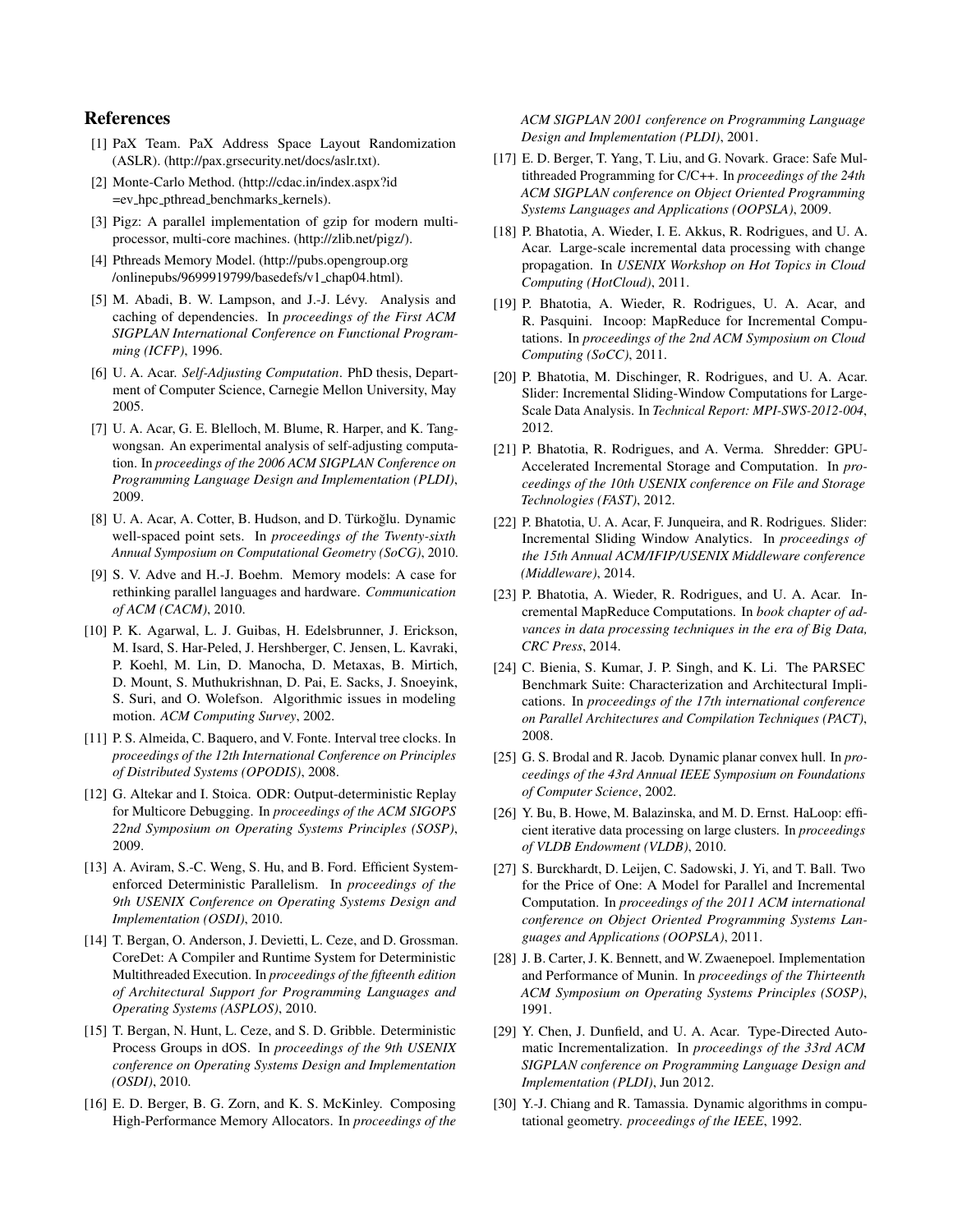- <span id="page-13-14"></span>[31] T. Condie, N. Conway, P. Alvaro, J. M. Hellerstein, K. Elmeleegy, and R. Sears. MapReduce online. In *proceedings of the 7th USENIX Conference on Networked Systems Design and Implementation (NSDI)*, 2010.
- <span id="page-13-21"></span>[32] H. Cui, J. Wu, C.-C. Tsai, and J. Yang. Stable deterministic multithreading through schedule memoization. In *proceedings of the 9th USENIX Conference on Operating Systems Design and Implementation (OSDI)*, 2010.
- [33] H. Cui, J. Wu, J. Gallagher, H. Guo, and J. Yang. Efficient deterministic multithreading through schedule relaxation. In *proceedings of the Twenty-Third ACM Symposium on Operating Systems Principles (SOSP)*, 2011.
- <span id="page-13-22"></span>[34] H. Cui, J. Simsa, Y.-H. Lin, H. Li, B. Blum, X. Xu, J. Yang, G. A. Gibson, and R. E. Bryant. Parrot: a practical runtime for deterministic, stable, and reliable threads. In *proceedings of the Twenty-Fourth ACM Symposium on Operating Systems Principles (SOSP)*, 2013.
- <span id="page-13-16"></span>[35] J. Dean and S. Ghemawat. MapReduce: Simplified Data Processing on Large Clusters. In *proceedings of the 6th conference on Symposium on Operating Systems Design and Implementation (OSDI)*, 2004.
- <span id="page-13-9"></span>[36] A. Demers, T. Reps, and T. Teitelbaum. Incremental evaluation for attribute grammars with application to syntax-directed editors. In *proceedings of the 8th ACM SIGPLAN-SIGACT Symposium on Principles of Programming Languages (POPL)*, 1981.
- <span id="page-13-0"></span>[37] C. Demetrescu, I. Finocchi, and G. Italiano. *Handbook on Data Structures and Applications*, chapter 36: Dynamic Graphs. Dinesh Mehta and Sartaj Sahni (eds.), CRC Press Series, in Computer and Information Science, 2005.
- <span id="page-13-1"></span>[38] C. Demetrescu, I. Finocchi, and G. Italiano. *Handbook on Data Structures and Applications*, chapter 35: Dynamic Trees. Dinesh Mehta and Sartaj Sahni (eds.), CRC Press Series, in Computer and Information Science, 2005.
- <span id="page-13-23"></span>[39] J. Devietti, B. Lucia, L. Ceze, and M. Oskin. DMP: Deterministic Shared Memory Multiprocessing. In *proceedings of the 14th international conference on Architectural Support for Programming Languages and Operating Systems (ASPLOS)*, 2009.
- <span id="page-13-24"></span>[40] J. Devietti, J. Nelson, T. Bergan, L. Ceze, and D. Grossman. RCDC: A Relaxed Consistency Deterministic Computer. *proceedings of the 16th international conference on Architectural Support for Programming Languages and Operating Systems (ASPLOS)*, 2011.
- <span id="page-13-18"></span>[41] G. W. Dunlap, S. T. King, S. Cinar, M. A. Basrai, and P. M. Chen. ReVirt: Enabling Intrusion Analysis Through Virtualmachine Logging and Replay. *proceedings of the 5th symposium on Operating Systems Design and Implementation (OSDI)*, 2002.
- <span id="page-13-2"></span>[42] D. Eppstein, Z. Galil, and G. F. Italiano. Dynamic graph algorithms. In M. J. Atallah, editor, *Algorithms and Theory of Computation Handbook*, chapter 8. CRC Press, 1999.
- <span id="page-13-6"></span>[43] C. Flanagan and S. N. Freund. FastTrack: Efficient and Precise Dynamic Race Detection. In *proceedings of the 2009 ACM SIGPLAN conference on Programming Language Design and Implementation (PLDI)*, 2009.
- <span id="page-13-5"></span>[44] K. Gharachorloo, D. Lenoski, J. Laudon, P. Gibbons, A. Gupta, and J. Hennessy. Memory Consistency and Event Ordering in Scalable Shared-memory Multiprocessors. In *proceedings of the 17th Annual International Symposium on Computer Architecture (ISCA)*, 1990.
- <span id="page-13-8"></span>[45] L. Guibas. Modeling motion. In *Handbook of Discrete and Computational Geometry*. 2004.
- <span id="page-13-3"></span>[46] L. J. Guibas. Kinetic data structures: a state of the art report. In *proceedings of the third Workshop on the Algorithmic Foundations of Robotics (WAFR)*, 1998.
- <span id="page-13-15"></span>[47] P. K. Gunda, L. Ravindranath, C. A. Thekkath, Y. Yu, and L. Zhuang. Nectar: automatic management of data and computation in datacenters. In *proceedings of the 9th USENIX conference on Operating systems design and implementation (OSDI)*, 2010.
- <span id="page-13-4"></span>[48] M. Hammer, U. A. Acar, M. Rajagopalan, and A. Ghuloum. A proposal for parallel self-adjusting computation. In *proceedings of the 2007 workshop on Declarative Aspects of Multicore Programming (DAMP)*, 2007.
- <span id="page-13-12"></span>[49] M. A. Hammer, U. A. Acar, and Y. Chen. CEAL: a C-Based Language for Self-Adjusting Computation. In *proceedings of the 2009 ACM SIGPLAN conference on Programming Language Design and Implementation (PLDI)*, 2009.
- <span id="page-13-13"></span>[50] M. A. Hammer, K. Y. Phang, M. Hicks, and J. S. Foster. Adapton: Composable, demand-driven incremental computation. In *proceedings of the 35th ACM SIGPLAN Conference on Programming Language Design and Implementation (PLDI)*, 2014.
- <span id="page-13-11"></span>[51] A. Heydon, R. Levin, and Y. Yu. Caching Function Calls Using Precise Dependencies. In *proceedings of the ACM SIGPLAN 2000 conference on Programming Language Design and Implementation (PLDI)*, 2000.
- <span id="page-13-19"></span>[52] N. Honarmand and J. Torrellas. RelaxReplay: Record and Replay for Relaxed-consistency Multiprocessors. In *proceedings of the 19th International Conference on Architectural Support for Programming Languages and Operating Systems (ASPLOS)*, 2014.
- <span id="page-13-10"></span>[53] R. Hoover. *Incremental Graph Evaluation*. PhD thesis, Department of Computer Science, Cornell University, May 1987.
- <span id="page-13-25"></span>[54] D. R. Hower, P. Dudnik, M. D. Hill, and D. A. Wood. Calvin: Deterministic or not? free will to choose. In *proceedings of the 2011 IEEE 17th International Symposium on High Performance Computer Architecture (HPCA)*, 2011.
- <span id="page-13-17"></span>[55] M. Isard, M. Budiu, Y. Yu, A. Birrell, and D. Fetterly. Dryad: distributed data-parallel programs from sequential building blocks. In *proceedings of the 2nd ACM SIGOPS/EuroSys European Conference on Computer Systems (EuroSys)*, 2007.
- <span id="page-13-7"></span>[56] P. Keleher, A. L. Cox, S. Dwarkadas, and W. Zwaenepoel. Treadmarks: Distributed shared memory on standard workstations and operating systems. In *proceedings of the USENIX Winter 1994 Technical Conference on USENIX Winter 1994 Technical Conference (USENIX)*, 1994.
- <span id="page-13-20"></span>[57] O. Laadan, N. Viennot, and J. Nieh. Transparent, lightweight application execution replay on commodity multiprocessor operating systems. In *proceedings of the ACM SIGMETRICS*